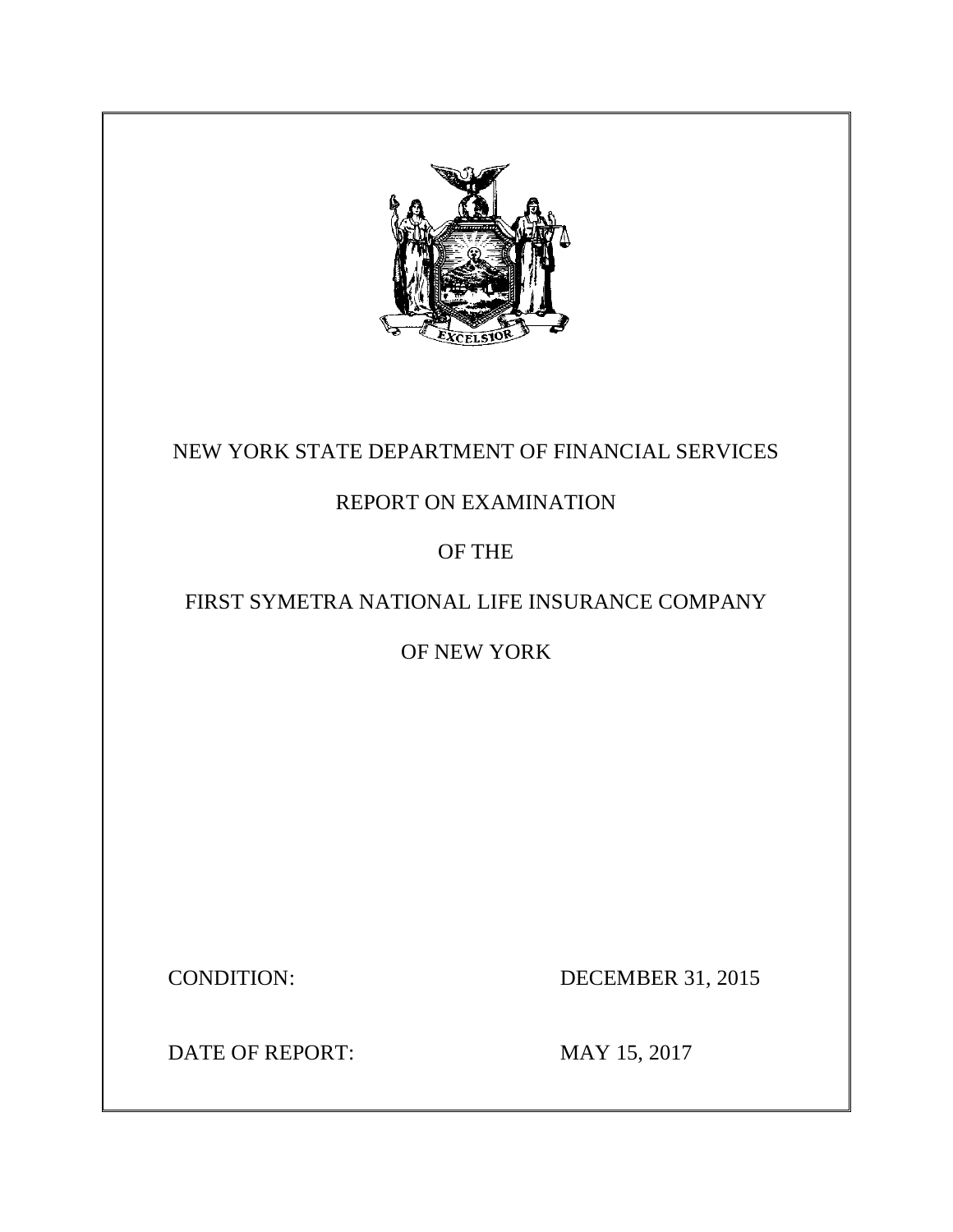# NEW YORK STATE DEPARTMENT OF FINANCIAL SERVICES

# REPORT ON EXAMINATION

## OF THE

## FIRST SYMETRA NATIONAL LIFE INSURANCE COMPANY OF NEW YORK

### AS OF

DECEMBER 31, 2015

DATE OF REPORT: MAY 15, 2017

**EXAMINER:** 

JAN M. MOENCK, CFE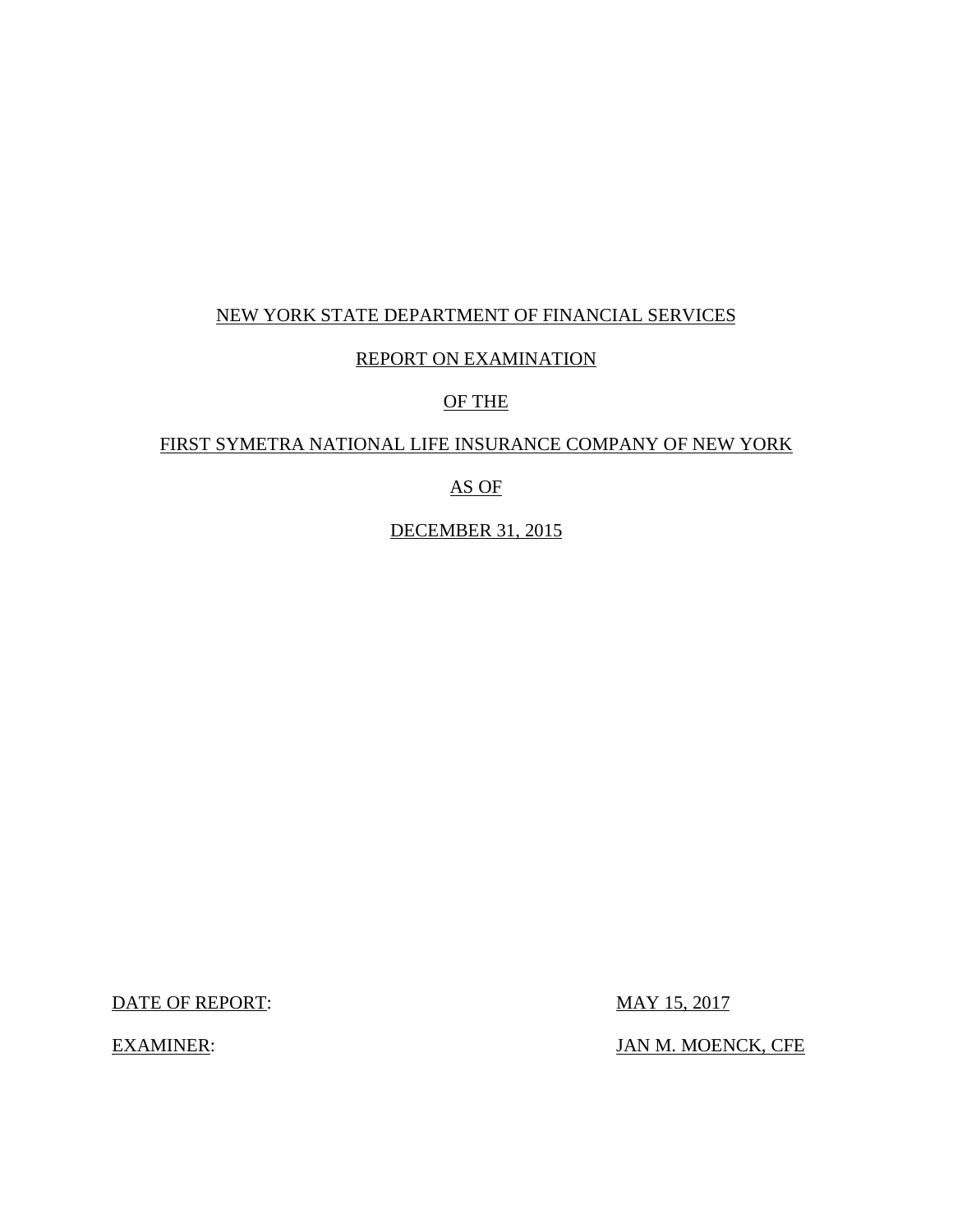### TABLE OF CONTENTS

| ITEM |                                        | PAGE NO.       |
|------|----------------------------------------|----------------|
| 1.   | <b>Executive Summary</b>               | $\overline{2}$ |
| 2.   | Scope of examination                   | 3              |
| 3.   | Description of Company                 | 5              |
|      | A. History                             | 5              |
|      | B. Holding company                     | 5              |
|      | C. Organizational chart                | 6              |
|      | D. Service agreements                  | 8              |
|      | E. Management                          | 9              |
| 4.   | Territory and plan of operations       | 12             |
|      | A. Statutory and special deposits      | 12             |
|      | <b>B.</b> Direct operations            | 12             |
|      | C. Reinsurance                         | 13             |
| 5.   | Significant operating results          | 14             |
| 6.   | <b>Financial statements</b>            | 19             |
|      | A. Independent accountants             | 19             |
|      | <b>B.</b> Net admitted assets          | 20             |
|      | C. Liabilities, capital and surplus    | 21             |
|      | D. Condensed summary of operations     | 22             |
|      | E. Capital and surplus account         | 23             |
|      | F. Actuarial statement of self-support | 24             |
| 7.   | Subsequent events                      | 25             |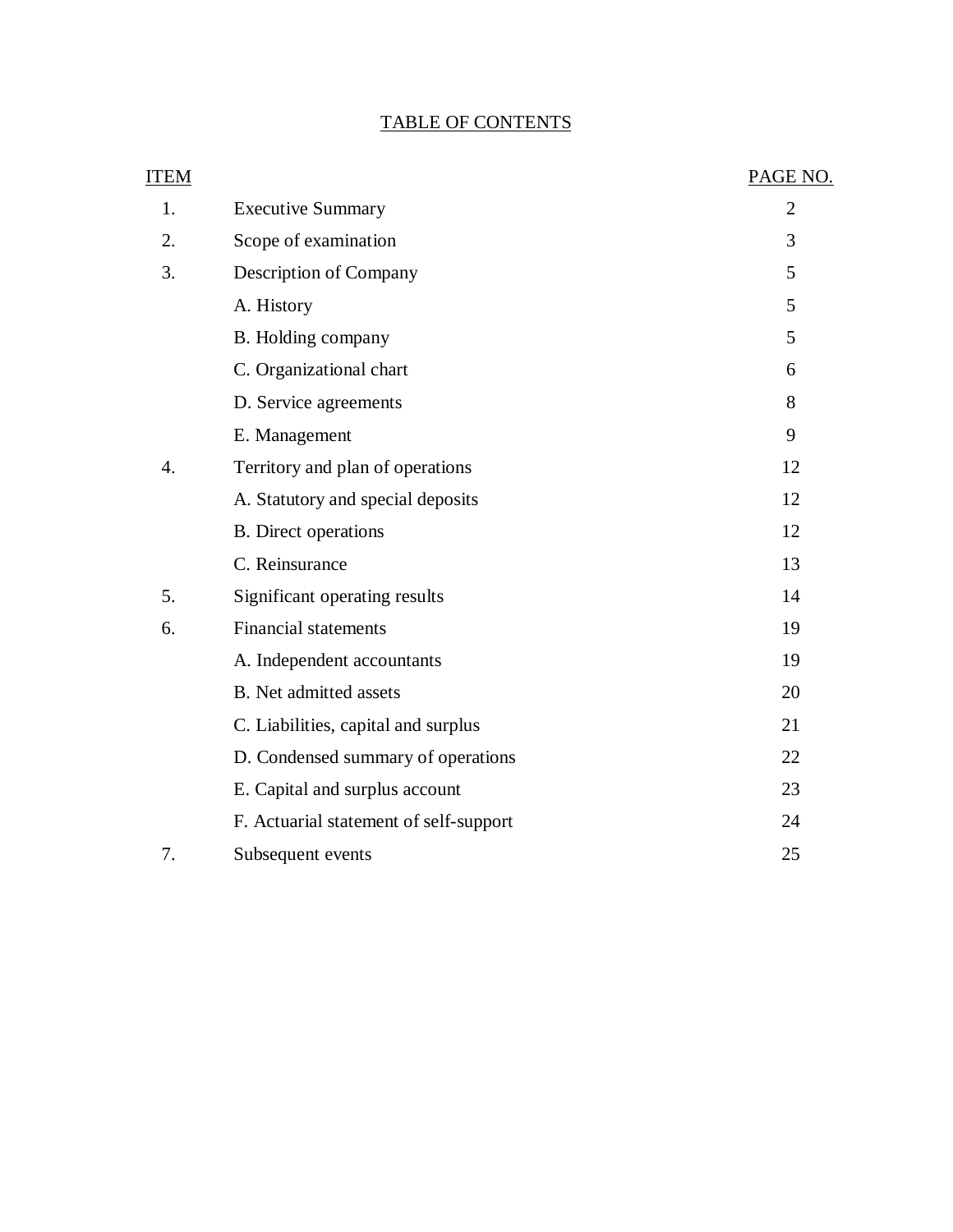

# NEW YORK STATE DEPARTMENT<sub>of</sub> **FINANCIAL SERVICES**

Andrew M. Cuomo Maria T. Vullo

Superintendent

November 16, 2017

 Honorable Maria T. Vullo Superintendent of Financial Services New York, New York 10004

### Madam:

 and annexed hereto, an examination has been made into the condition and affairs of First Symetra National Life Insurance Company of New York, hereinafter referred to as "the Company," at its administrative office located at 777 108<sup>th</sup> Avenue NE, Bellevue, WA 98004. In accordance with instructions contained in Appointment No. 31506, dated July 7, 2016,

 Wherever "Department" appears in this report, it refers to the New York State Department of Financial Services.

The report indicating the results of this examination is respectfully submitted.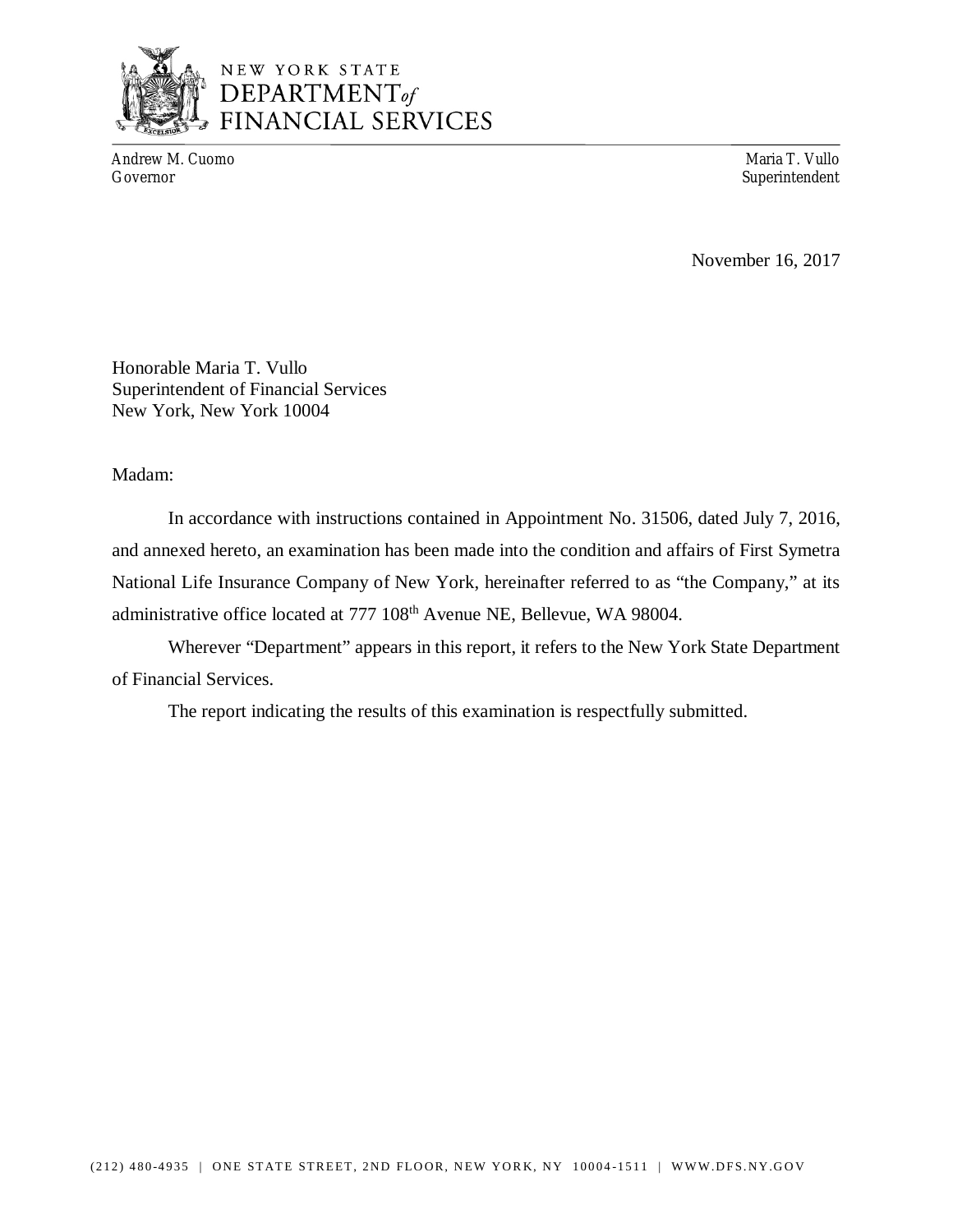#### 1. EXECUTIVE SUMMARY

The material comment and violation contained in this report are summarized below.

- Sumitomo Life Insurance Company ("SL"), a Japanese mutual life insurer, acquired Symetra Financial Corporation ("SFC"), a Delaware corporation, in accordance with a merger agreement dated August 11, 2015. Effective February 1, 2016, the acquisition was completed and SFC became a wholly owned subsidiary of SL. The Company is a wholly owned subsidiary of Symetra Life Insurance Company ("SLIC"), which is wholly owned by SFC. (See item 7 of this report)
- The Company violated Section 4228(h) of the New York Insurance Law by failing to demonstrate that pricing was performed prior to the date the statement of self-support was signed. (See item 6F of this report)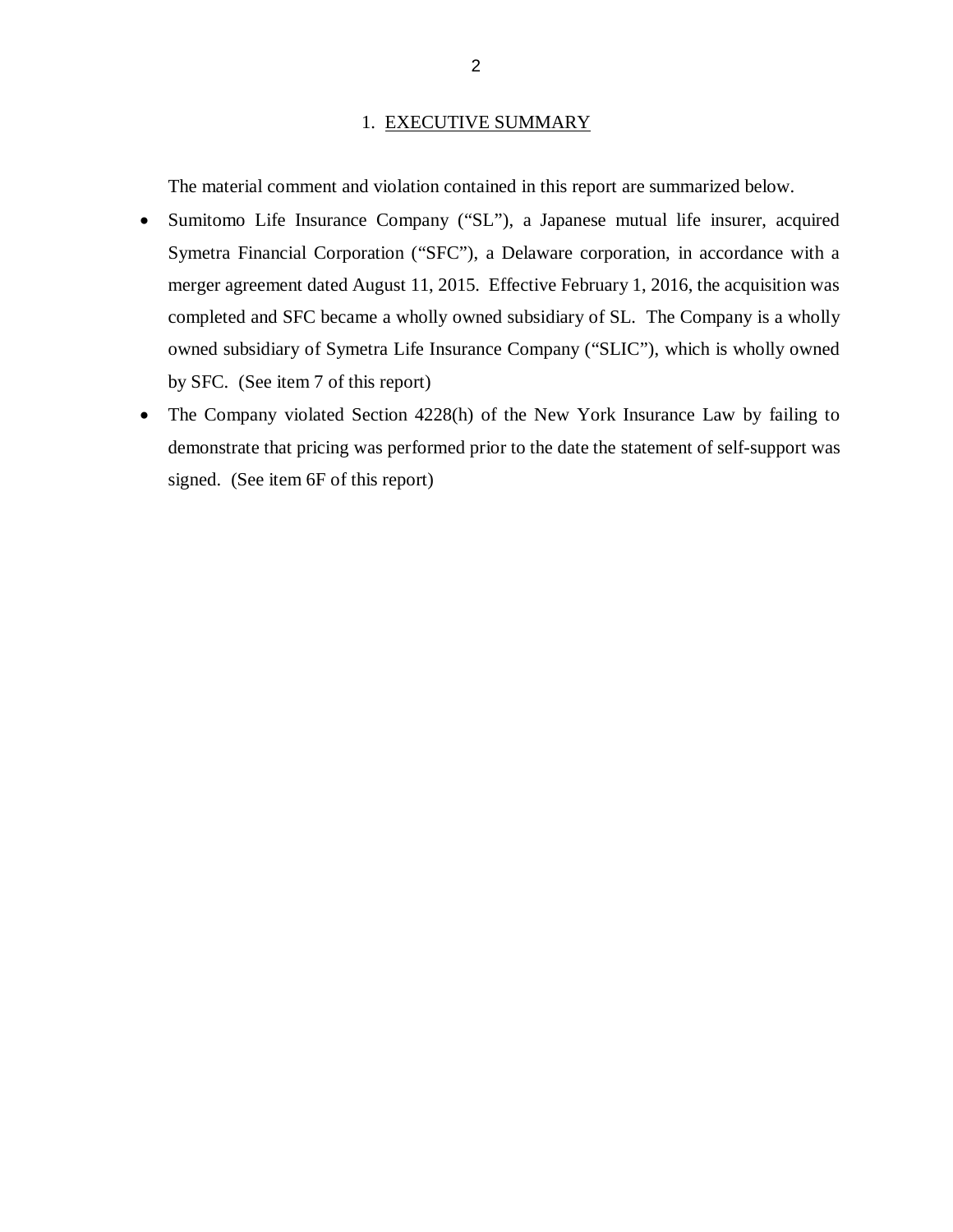#### 2. SCOPE OF EXAMINATION

 *Financial Condition Examiners Handbook, 2016 Edition* (the "Handbook")*.* The examination covers the five*-*year period from January 1, 2011, through December 31, 2015. The examination was conducted observing the guidelines and procedures in the Handbook and, where deemed appropriate by the examiner, transactions occurring subsequent to December 31, 2015, but prior to the date of this report (i.e., the completion date of the examination) were also reviewed. The examination of the Company was a full scope examination as defined in the *NAIC* 

 of the Handbook published by the National Association of Insurance Commissioners ("NAIC"). The Handbook guidance provides for the establishment of an examination plan based on the examiner's assessment of risk in the insurer's operations and utilizing that evaluation in formulating the nature and extent of the examination. The examiner planned and performed the examination to evaluate the current financial condition as well as identify prospective risks that may threaten the future solvency of the insurer. The examiner identified key processes, assessed the risks within those processes and evaluated the internal control systems and procedures used to mitigate those risks. The examination also included assessing the principles used and significant estimates made by management, evaluating the overall financial statement presentation, and determining management's compliance with New York statutes and Department guidelines, Statutory Accounting Principles as adopted by the Department, and annual statement instructions. The examination was conducted on a risk focused basis in accordance with the provisions

 The examination was called by the Iowa Department of Insurance ("Iowa") in accordance with the Handbook guidelines, through the NAIC's Financial Examination Electronic Tracking System. Iowa served as the lead state with New York participating. Since the lead and participating state are accredited by the NAIC, the states deemed it appropriate to rely on each other's work.

 Information about the Company's organizational structure, business approach and control environment were utilized to develop the examination approach. The Company's risks and management activities were evaluated incorporating the NAIC's nine branded risk categories. These categories are as follows:

- Pricing/Underwriting
- Reserving
- Operational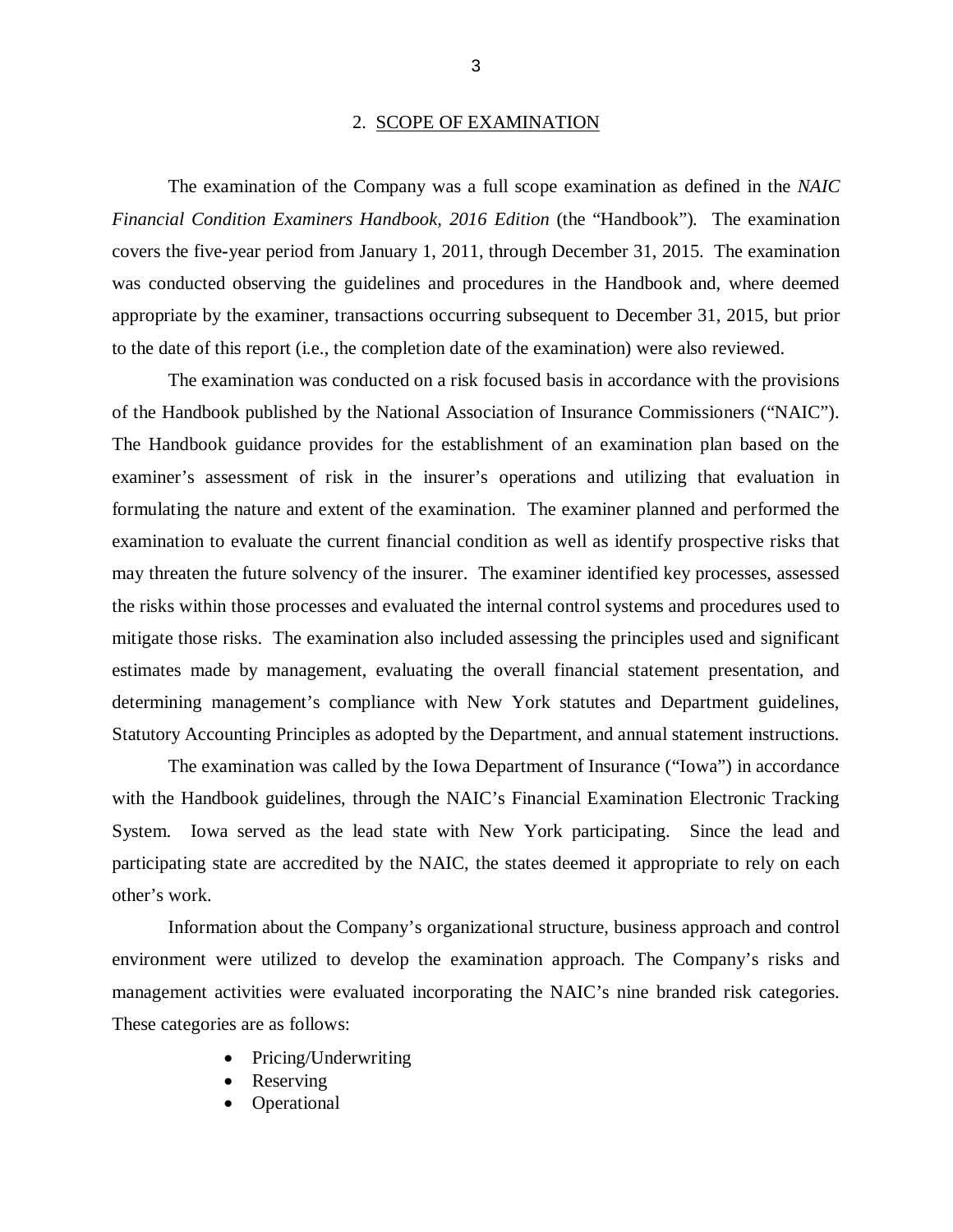- Strategic
- Credit
- Market
- Liquidity
- Legal
- Reputational

 The Company was audited annually, for the years 2011 through 2015, by the accounting firm of Ernst & Young LLP ("EY"). The Company received an unqualified opinion in all years. Certain audit workpapers of the accounting firm were reviewed and relied upon in conjunction with this examination. The Company has an internal audit department which was given the task of assessing the internal control structure and compliance with the Sarbanes-Oxley Act of 2002 ("SOX") and the Model Audit Rule ("MAR"). Where applicable, SOX/MAR workpapers and reports were reviewed and portions were relied upon for this examination.

 matters which involve departure from laws, regulations or rules, or which require explanation or This report on examination is confined to financial statements and comments on those description.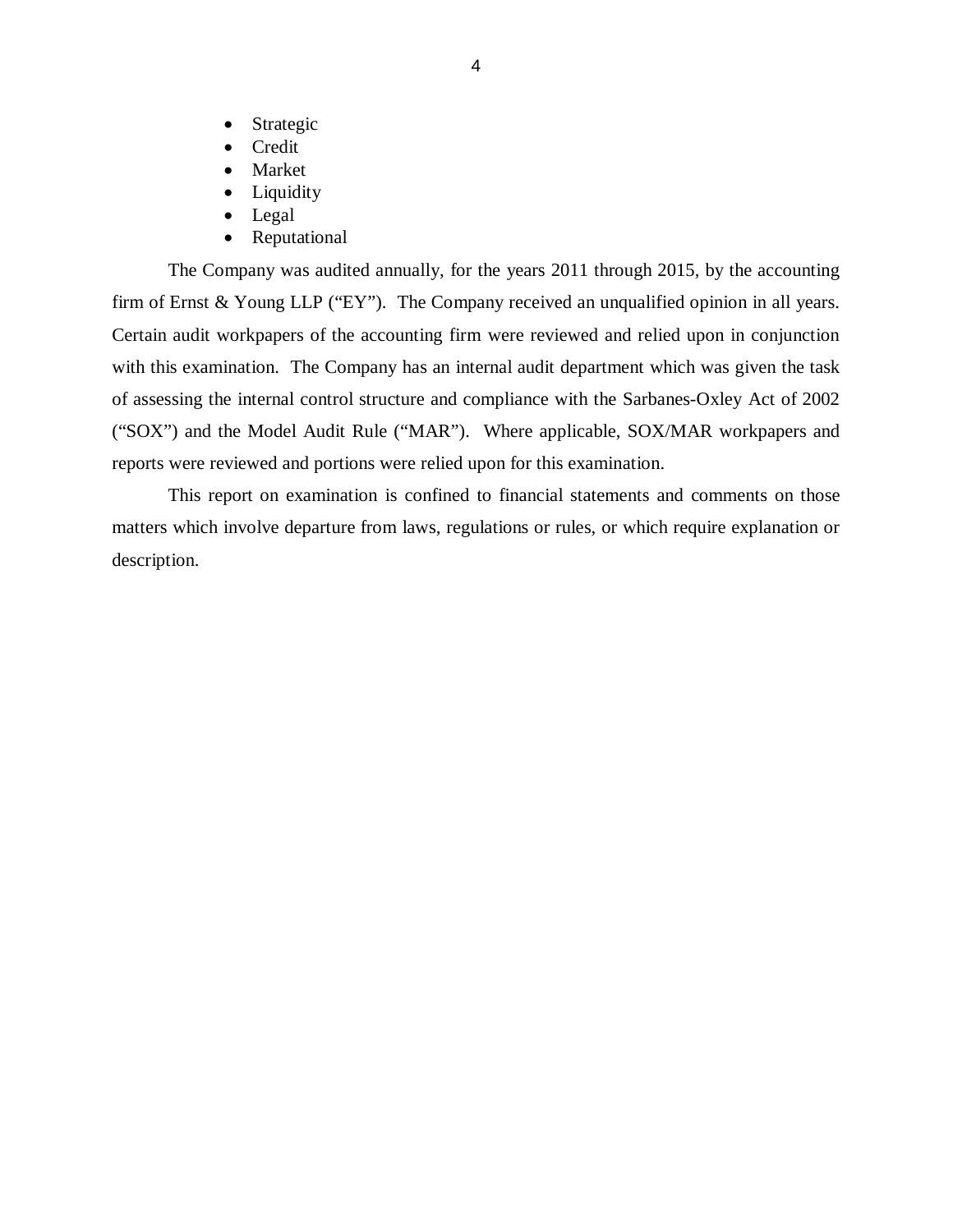#### 3. DESCRIPTION OF COMPANY

#### <span id="page-7-0"></span>A. History

 York on April 23, 1987, and was licensed and commenced business on January 2, 1990. Initial resources of \$8,500,000, consisting of common (preferred) capital stock of \$2,000,000 and paid in and contributed surplus of \$6,500,000, were provided through the sale of 20,000 shares of common stock (with a par value of \$100 each) for \$425 per share. The Company was incorporated as a stock life insurance company under the laws of New

 There were no capital contributions made during the examination period. As of December 31, 2015, the Company's capital and paid in and contributed surplus were \$2,000,000 and \$60,000,000, respectively.

#### B. Holding Company

 ("SLIC"), an Iowa domiciled life insurer. SLIC is in turn a wholly owned subsidiary of Symetra Financial Corporation ("SFC"), a Delaware corporation. On January 27, 2010, SFC completed an initial public offering ("IPO") of its common stock. Prior to the IPO, SFC was privately owned. White Mountains Insurance Group, Ltd. ("White Mountains") and Berkshire Hathaway Inc., ("Berkshire") owned 18% and 17%, respectively, with the reminder 65% owned by various investors. The Company is a wholly owned subsidiary of Symetra Life Insurance Company

 investors. Sumitomo Life Insurance Company ("SL"), a Japanese mutual life insurer, acquired SFC in accordance with a merger agreement dated August 11, 2015. Effective February 1, 2016, the acquisition was completed and SFC became a wholly owned subsidiary of SL.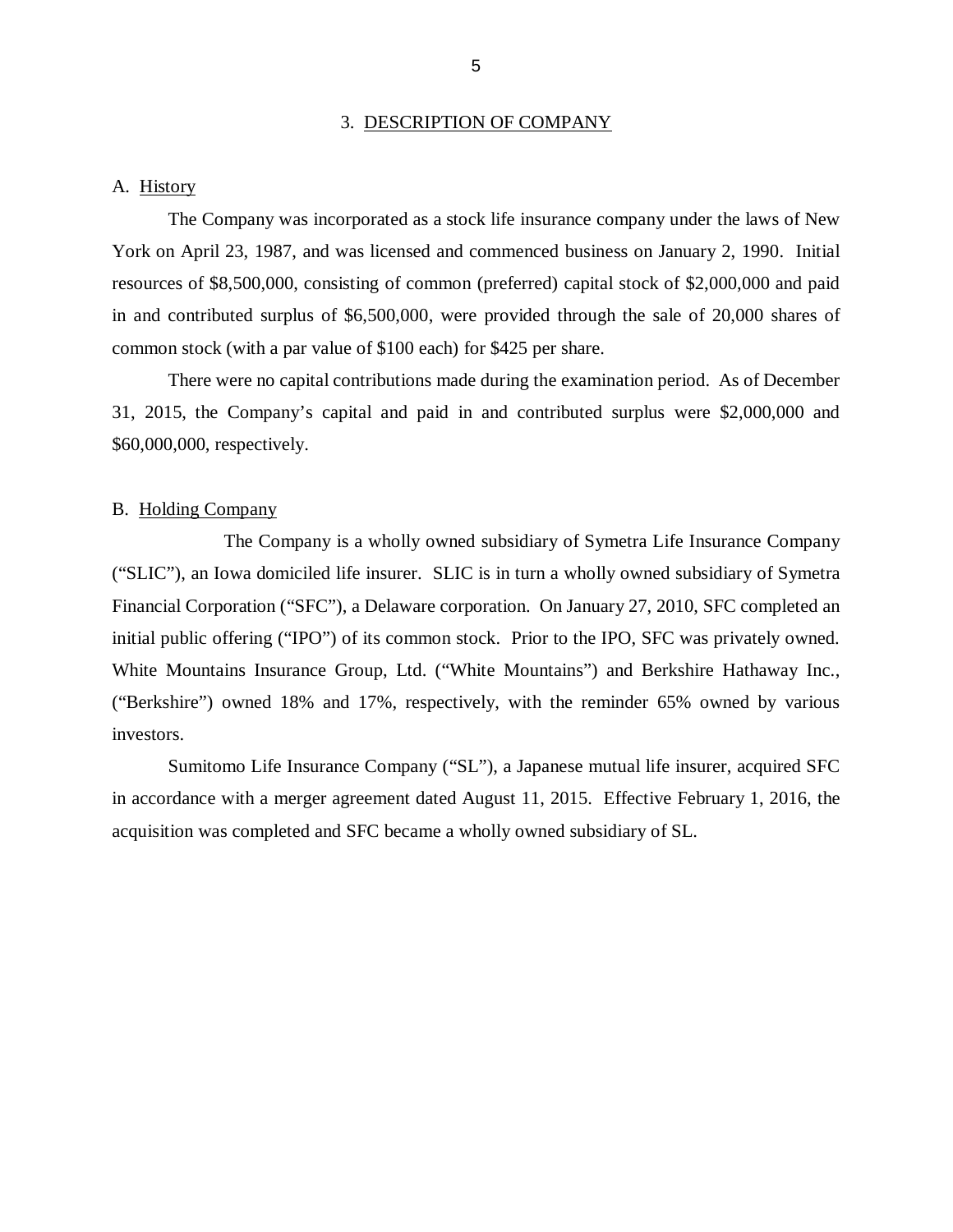#### <span id="page-8-0"></span>C. Organizational Chart

 entities in its holding company system as of December 31, 2015, follows: An organization chart reflecting the relationship between the Company and significant

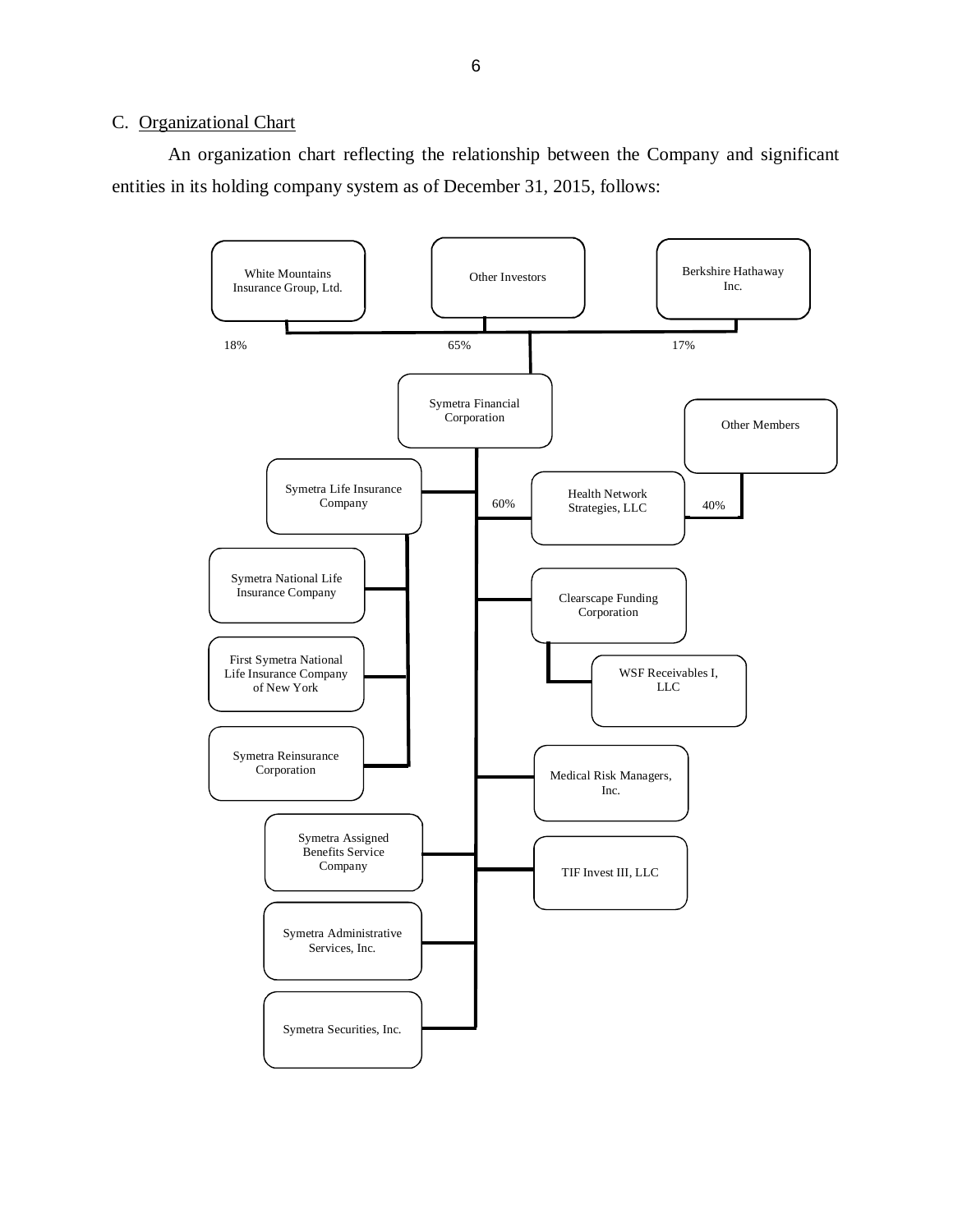Insurance Company ("SL"). The organization chart that follows depicts the relationship as of February 1, 2016: On February 1, 2016, SLIC became a wholly owned subsidiary of Sumitomo Life

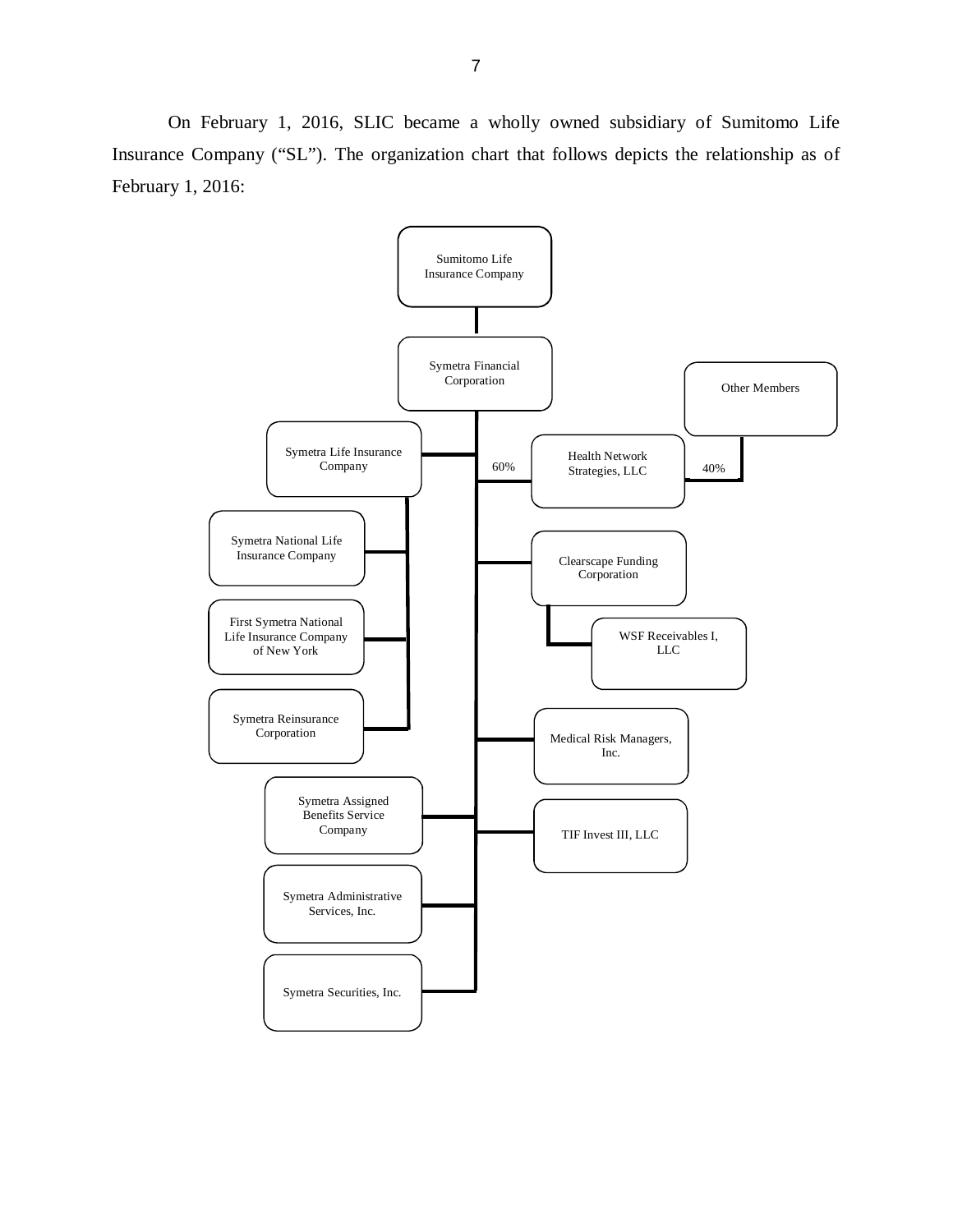#### D. Service Agreements

The Company had four service agreements in effect with affiliates during the examination

| period.                                                                                  |                                                                                                                                                                                                                                                                                            |                                               |                             |                                                                                                                                                                                                                                                                                                                                                                                                                                                                                             |                                      |                                                                                   |
|------------------------------------------------------------------------------------------|--------------------------------------------------------------------------------------------------------------------------------------------------------------------------------------------------------------------------------------------------------------------------------------------|-----------------------------------------------|-----------------------------|---------------------------------------------------------------------------------------------------------------------------------------------------------------------------------------------------------------------------------------------------------------------------------------------------------------------------------------------------------------------------------------------------------------------------------------------------------------------------------------------|--------------------------------------|-----------------------------------------------------------------------------------|
| Type of<br>Agreement<br>and<br>Department File<br>Number                                 | Effective<br>Date                                                                                                                                                                                                                                                                          | Provider<br>of<br>Services                    | Recipient<br>of<br>Services | Specific Services Covered                                                                                                                                                                                                                                                                                                                                                                                                                                                                   |                                      | Income/<br>(Expense)* For Each<br>Year of the<br>Examination                      |
| Administrative<br><b>Services</b><br>Agreement<br>File Nos.:<br>25868, 30305,<br>33400   | 11/01/1998<br>Amended<br>07/01/2002<br>Amended<br>and<br>Restated<br>01/01/2005                                                                                                                                                                                                            | <b>SLIC</b>                                   | The<br>Company              | Services including:<br>accounting, data processing,<br>tax, auditing, underwriting,<br>claims processing and<br>procedures, advertising and<br>sales promotional services,<br>functional support<br>(including actuarial<br>services,<br>telecommunication<br>services, legal services,<br>purchasing, and employee<br>relations services), and<br>customer support services<br>as well as providing the<br>Company with the use of<br>certain property, equipment<br>and facilities of SFC | 2011<br>2012<br>2013<br>2014<br>2015 | \$(2,446,249)<br>\$(2,541,087)<br>\$(3,008,810)<br>\$(3,475,413)<br>\$(3,895,301) |
| Investment<br>Management<br>Agreement<br>File Nos.:<br>43894<br>45927<br>45927A<br>49696 | 08/02/2004<br>Amended<br>09/30/2004<br>08/01/2005<br>10/01/2005<br>03/09/2007<br>09/19/2009,<br>superseded<br>with new<br>agreement<br><sub>on</sub><br>06/01/2011,<br>amended<br>04/01/2012<br>09/30/2013,<br>superseded<br>with new<br>agreement<br>12/31/2014,<br>effective<br>1/1/2015 | White<br>Mountains<br>Advisors,<br><b>LLC</b> | The<br>Company              | Advice and services<br>regarding the purchase, sale<br>or other disposition of<br>securities.                                                                                                                                                                                                                                                                                                                                                                                               | 2011<br>2012<br>2013<br>2014<br>2015 | \$(326,188)<br>\$(354,845)<br>\$(369,122)<br>\$(403,988)<br>\$(320,397)           |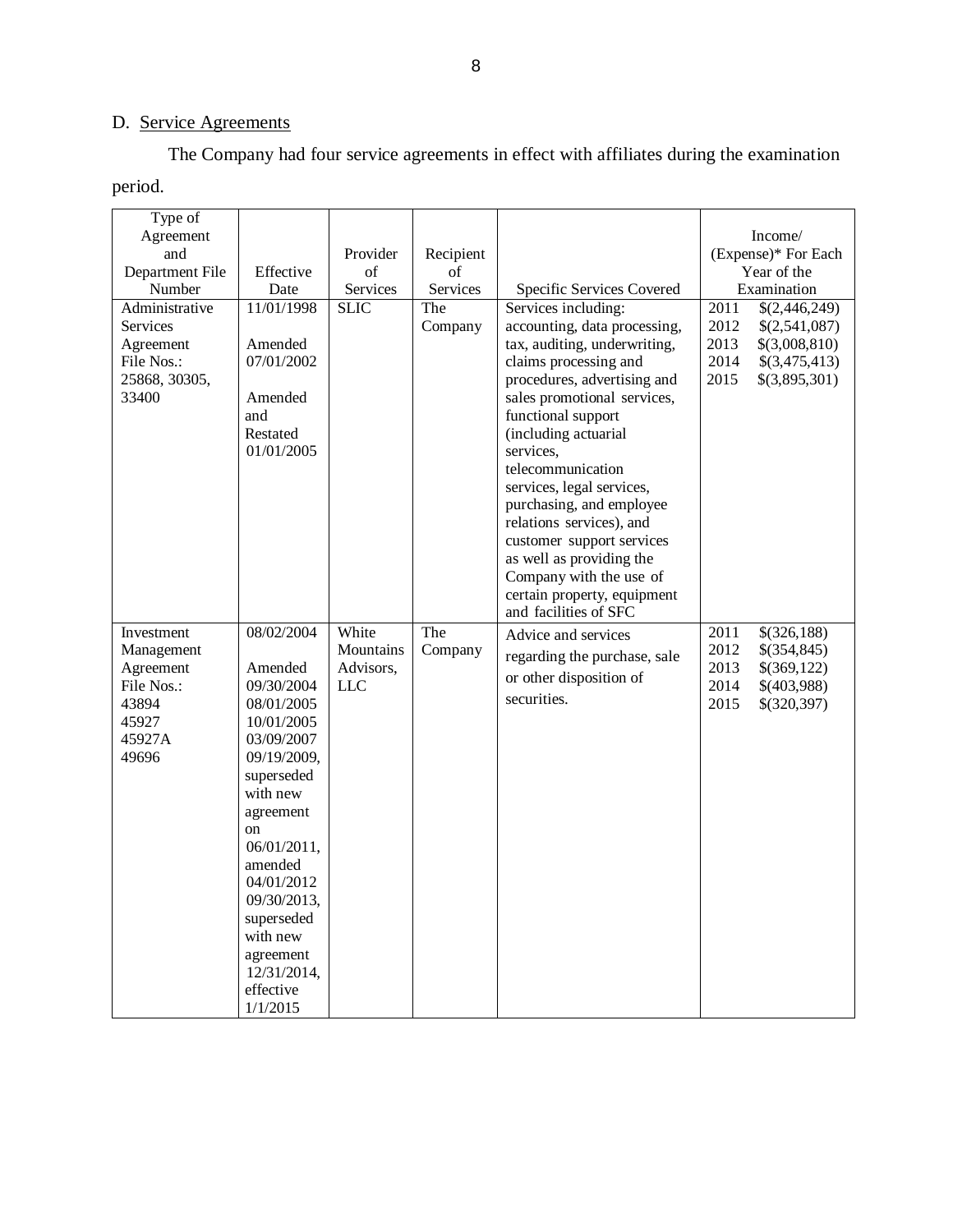| Type of<br>Agreement<br>and<br>Department<br>File Number<br>Principal<br>Underwriting<br>Agreement<br>File No. 40640<br>Master | Effective<br>Date<br>02/01/1997<br>Amended<br>09/30/2005<br>11/04/2011 | Provider<br>of<br><b>Services</b><br>Symetra<br><b>Securities</b><br>Inc.<br>The | Recipient<br>of<br>Services<br>The<br>Company<br><b>BHG</b> | Specific Service(s) Covered<br>Underwriting for distribution of<br>variable insurance products of<br>the Company<br>Certain marketing services                                                                                                | Income/<br>$(Express)*$ For<br>Each Year of the<br>Examination<br>\$<br>2011<br>(695)<br>\$<br>2012<br>(796)<br>2013<br>\$(1,122)<br>2014<br>\$(1,176)<br>2015<br>\$(1,100)<br>2011<br>\$24,456 |
|--------------------------------------------------------------------------------------------------------------------------------|------------------------------------------------------------------------|----------------------------------------------------------------------------------|-------------------------------------------------------------|-----------------------------------------------------------------------------------------------------------------------------------------------------------------------------------------------------------------------------------------------|-------------------------------------------------------------------------------------------------------------------------------------------------------------------------------------------------|
| <b>Services</b><br>Agreement<br>File No. 44678<br>Amendment<br>File No. 46396                                                  | 09/28/2012<br>Terminated<br>01/01/2013                                 | Company                                                                          | Structured<br>Settlements,<br>$Inc.**$                      | related to selling in the<br>structured settlement market<br>place                                                                                                                                                                            | 2012<br>\$280,001<br>2013<br>\$<br>$\Omega$<br>\$<br>2014<br>$\mathbf{0}$<br>\$<br>2015<br>$\Omega$                                                                                             |
| Suitability<br>Review<br>Service<br>Agreement<br>File No. 47054                                                                | 5/31/2013<br>Terminated<br>10/01/2014                                  | Symetra<br><b>Securities</b><br>Inc.                                             | The<br>Company                                              | Suitability oversight of non-<br>registered annuity contract<br>applications submitted to the<br>Company by insurance-licensed<br>entities contracted with the<br>Company that have declined, or<br>are unable to perform, such<br>oversight. | 2013 \$ (4,067.52)<br>2014 \$(10,401.30)<br>2015\$<br>$\Omega$                                                                                                                                  |

\* Amount of Income or (Expense) Incurred by the Company

\*\* BHG Structured Settlements, Inc. is a subsidiary of Berkshire

 The Company participates in a federal tax allocation agreement with its parent and affiliates.

#### E. Management

 than 7 and not more than 21 directors. Directors are elected for a period of one year at the annual meeting of the stockholders held in April of each year. As of December 31, 2015, the board of directors consisted of nine members. Meetings of the board are held in March, May and November; however, numerous written actions in lieu of in-person meetings are circulated throughout the remainder of the year. The Company's by-laws provide that the board of directors shall be comprised of not less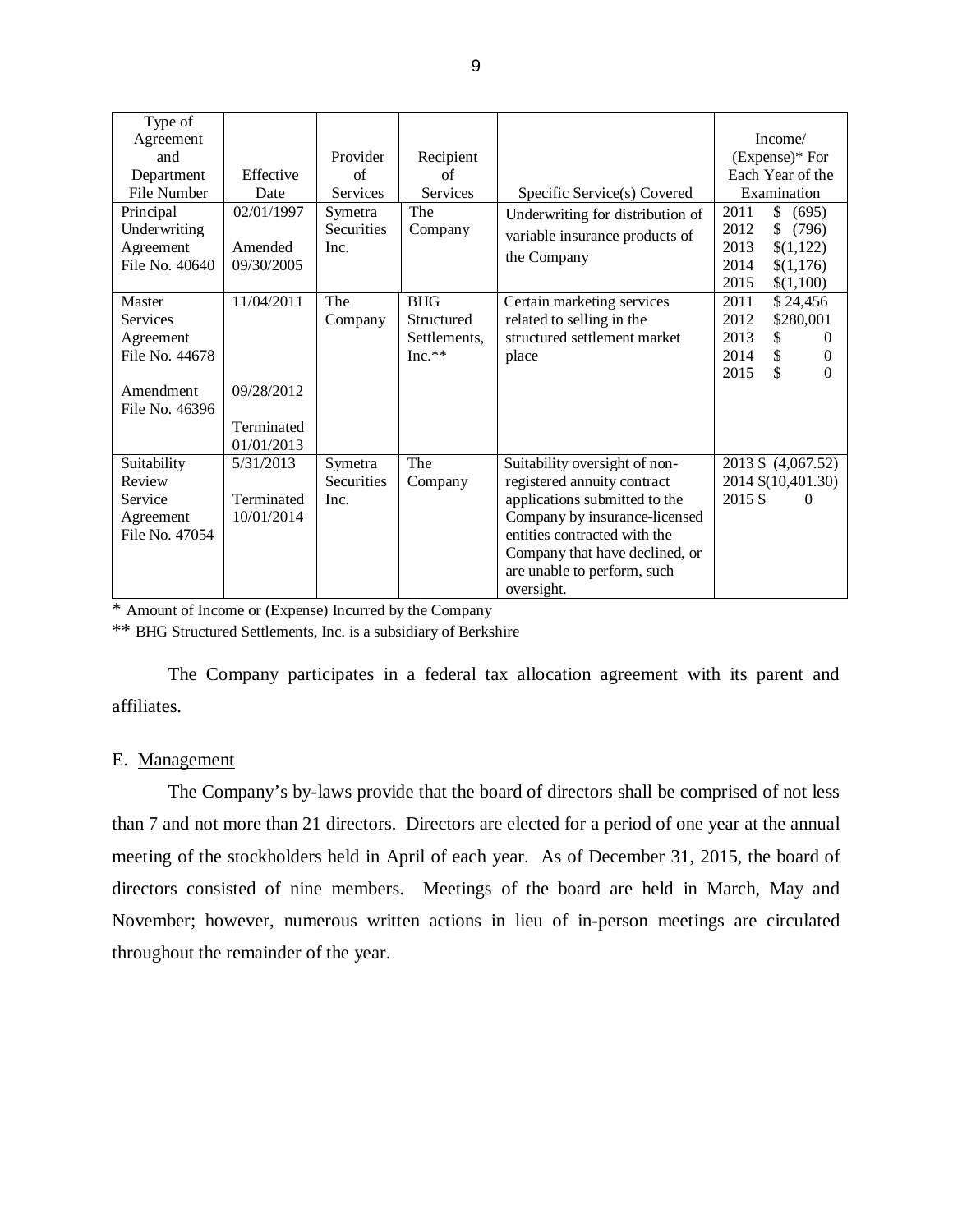were as follows: The nine board members and their principal business affiliation, as of December 31, 2015,

| <b>Name and Residence</b>               | <b>Principal Business Affiliation</b>                                                                                   | Year First<br>Elected |
|-----------------------------------------|-------------------------------------------------------------------------------------------------------------------------|-----------------------|
| Peter S. Burgess*<br>Bonita Springs, FL | <b>Independent Advisor</b><br>Former Audit Partner, Arthur Andersen LLP                                                 | 2010                  |
| Michael W. Fry<br>Bellevue, WA          | <b>Executive Vice President</b><br>First Symetra National Life Insurance Company of<br>New York                         | 2009                  |
| David S. Goldstein<br>Bellevue, WA      | Senior Vice President, General Counsel and<br>Secretary<br>First Symetra National Life Insurance Company of<br>New York | 2011                  |
| Lois W. Grady*<br>Burlington, CT        | Former Executive Vice President and Director of<br><b>Investment Products and Services</b><br>Hartford Life, Inc.       | 2004                  |
| Daniel R. Guilbert<br>Bellevue, WA      | <b>Executive Vice President</b><br>First Symetra National Life Insurance Company of<br>New York                         | 2010                  |
| Sander M. Levy*<br>New York, New York   | Co-Founder and Managing Principal<br>Bridge Growth Partners, LLC                                                        | 2004                  |
| Thomas M. Marra<br>Bellevue, WA         | President<br>First Symetra National Life Insurance Company of<br>New York                                               | 2010                  |
| Margaret A. Meister<br>Bellevue, WA     | Executive Vice President and Chief Financial<br>Officer<br>First Symetra National Life Insurance Company of<br>New York | 2004                  |
| Lowndes A. Smith*<br>Westbrook, CT      | <b>Managing Partner</b><br><b>Whittington Gray Associates</b>                                                           | 2007                  |

\* Not affiliated with the Company or any other company in the holding company system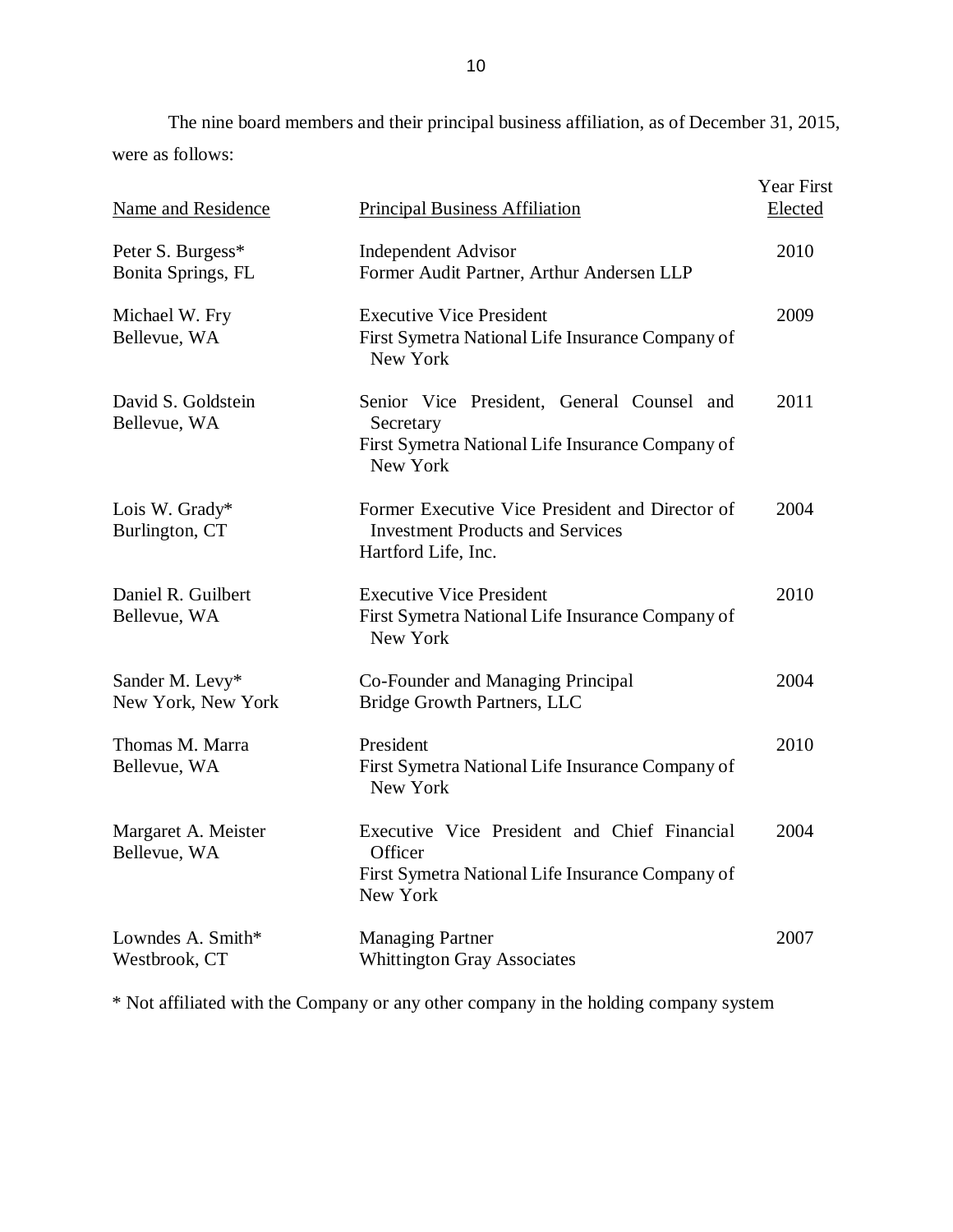As a result of the acquisition of SFC by SL, the composition of the board changed. On February 1, 2016, Peter S. Burgess, Lois W. Grady, and Lowndes A. Smith resigned from the board and were replaced by Robert R. Lusardi, Former Chief Executive Officer of PremieRe Holdings LLC; Hirofumi Miyahara, General Manager of International Business Development at SL; and Robert G. Wolfe, Principal of Windy Point LLC. Mr. Sander M. Levy also resigned from the prior board and was re-appointed to the current board on the same date.

 committees indicated that meetings were well attended and that each director attended a majority of meetings. The examiner's review of the minutes of the meetings of the board of directors and its

 The following is a listing of the principal officers of the Company as of December 31, 2015:

Name Title

| Thomas M. Marra             | President                                                    |
|-----------------------------|--------------------------------------------------------------|
| Margaret A. Meister         | <b>Executive Vice President and Chief Financial Officer</b>  |
| Michael W. Fry              | <b>Executive Vice President, Benefits Division</b>           |
| Daniel R. Guilbert          | <b>Executive Vice President, Retirement Division</b>         |
| Mark E. Hunt                | <b>Executive Vice President and Chief Investment Officer</b> |
| Colleen M. Murphy           | Senior Vice President, Controller and Treasurer              |
| David S. Goldstein          | Senior Vice President, General Counsel and Secretary         |
| Tommie D. Brooks            | Senior Vice President and Chief Actuary                      |
| Christine A. Katzmar Holmes | Senior Vice President, Human Resources & Administration      |
| Suzanne Webb Sainato*       | Vice President and Chief Compliance Officer                  |

 \* Designated consumer services officer per Insurance Regulation No. 64, 11 NYCRR Section 216.4(c)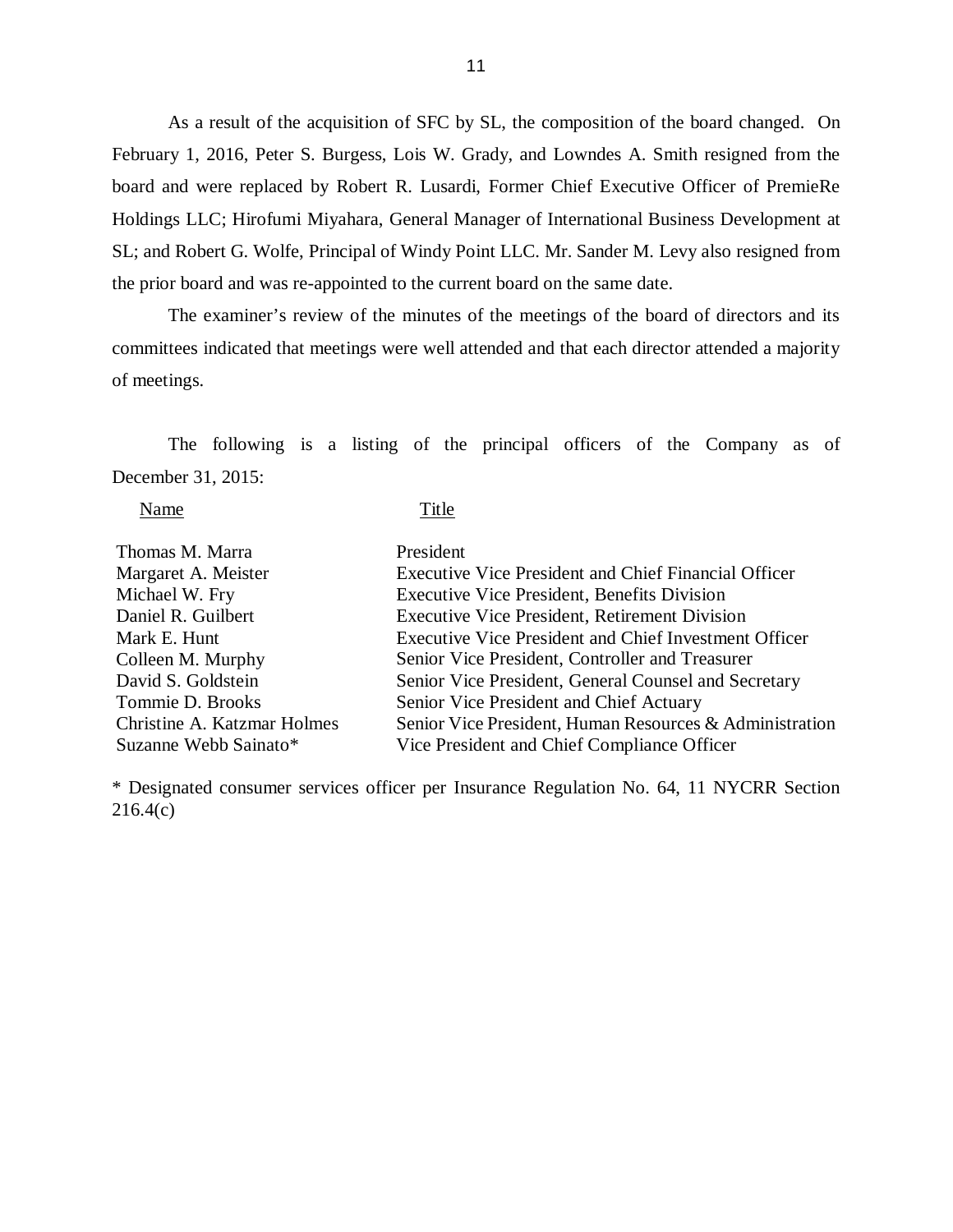#### 4. TERRITORY AND PLAN OF OPERATIONS

<span id="page-14-0"></span> insurance as defined in paragraphs 1, 2 and 3 of Section 1113(a) of the New York Insurance Law. The Company is authorized to write life insurance, annuities and accident and health

 product line is individual single premium fixed deferred annuities. The Company began issuing term life insurance in 2005 and medical stop loss insurance in 2006. The Company discontinued issuing variable annuities in March 2007 due to a lack of sales. Although the Company submitted and received approval for a new variable annuity contract in 2007, no new variable products were issued during the examination period. The Company is licensed to transact business in New York only. The Company's main

 Beginning in June 2011 and throughout 2012, the Company offered structured settlement annuities to fund third-party personal injury settlements. In the fourth quarter of 2012, the Company discontinued the sales of structured settlement annuities, but continues to service the existing in force block of business. The Company also de-emphasized offering a single premium universal life product in 2012, but continues to service the in-force block.

#### A. Statutory and Special Deposits

 Treasury Bonds on deposit with the State of New York, its domiciliary state, for the benefit of all policyholders, claimants and creditors of the Company. As of December 31, 2015, the Company had \$450,000 (par value) of United States

#### B. Direct Operations

 insurance. The Company also offers group life, group disability income, and medical stop loss insurance. The Company markets its products through financial institutions, which includes banks and wirehouses, brokerage general agencies, independent marketing organizations, employee benefit brokers and consultants, third-party administrators, worksite specialists and independent insurance agents. The Company uses financial institutions and brokerage general agents to distribute a significant portion of its annuity products, as well as a small portion of its life insurance policies. The Company also uses independent insurance agents to distribute its life and annuity The Company's principal lines of business are individual annuities and individual life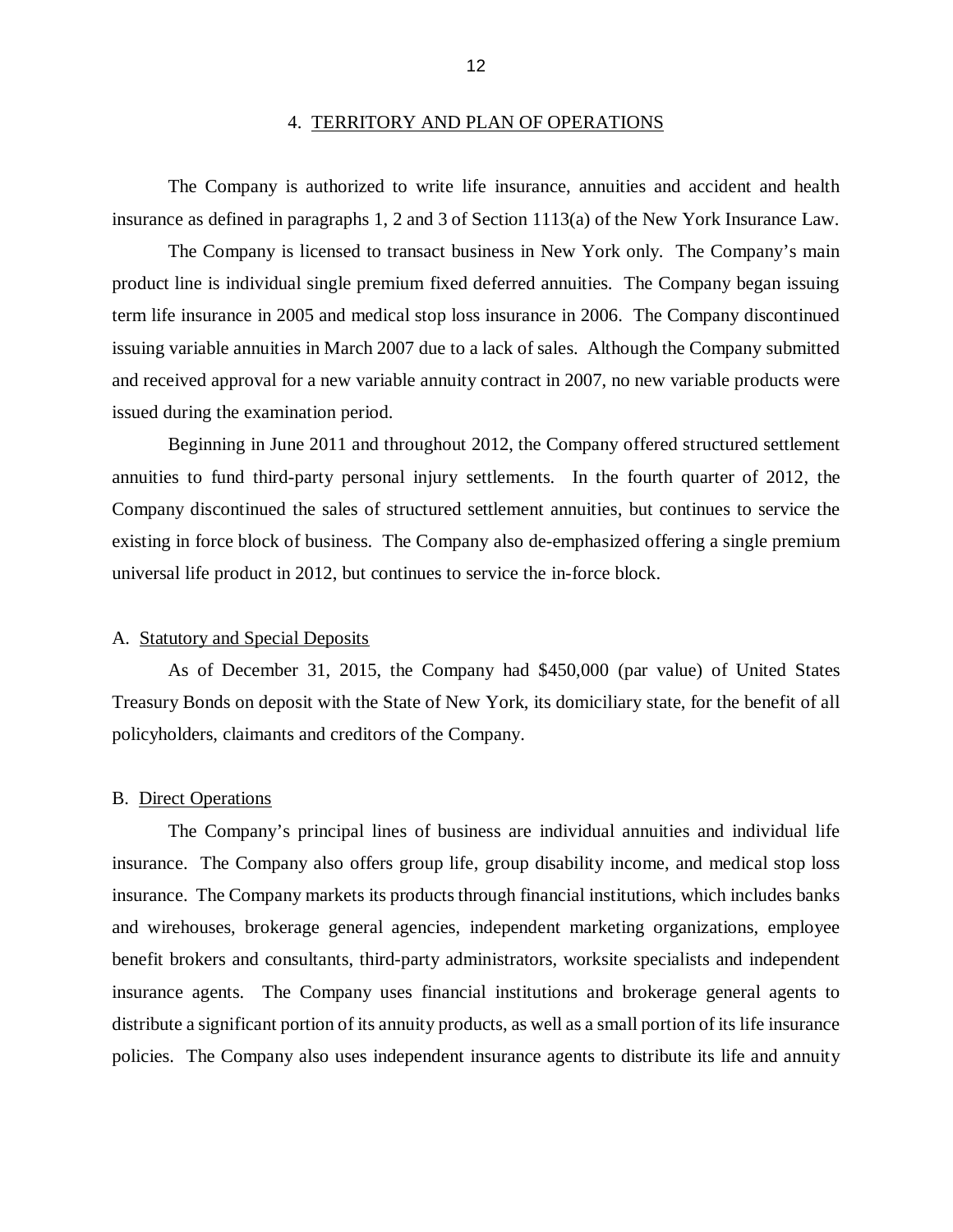<span id="page-15-0"></span> products. Employee benefit brokers and consultants as well as third-party administrators distribute most of the Company's medical stop loss products.

#### C. Reinsurance

 companies, one of which was a certified reinsurer. The Company's individual life and group short- term and long-term disability business are reinsured on an automatic first-dollar quota share coinsurance basis. The group life and medical stop loss business are reinsured on an automatic yearly renewable term ("YRT") excess of retention basis. For certain variable annuity contracts, automatic YRT reinsurance is provided on a first-dollar quota share basis for the guaranteed death As of December 31, 2015, the Company had reinsurance treaties in effect with seven benefit.

 amount of life insurance ceded as of December 31, 2015, was \$41,635,789, which represents 8.32% of the total face amount of life insurance in force. Reserve credit taken for reinsurance ceded to certified reinsurers companies, totaling \$23,516, was supported by a \$5,000,000 letter of credit. The Company did not assume any reinsurance during the period under examination. The maximum retention limit for individual life contracts is \$3,000,000. The total face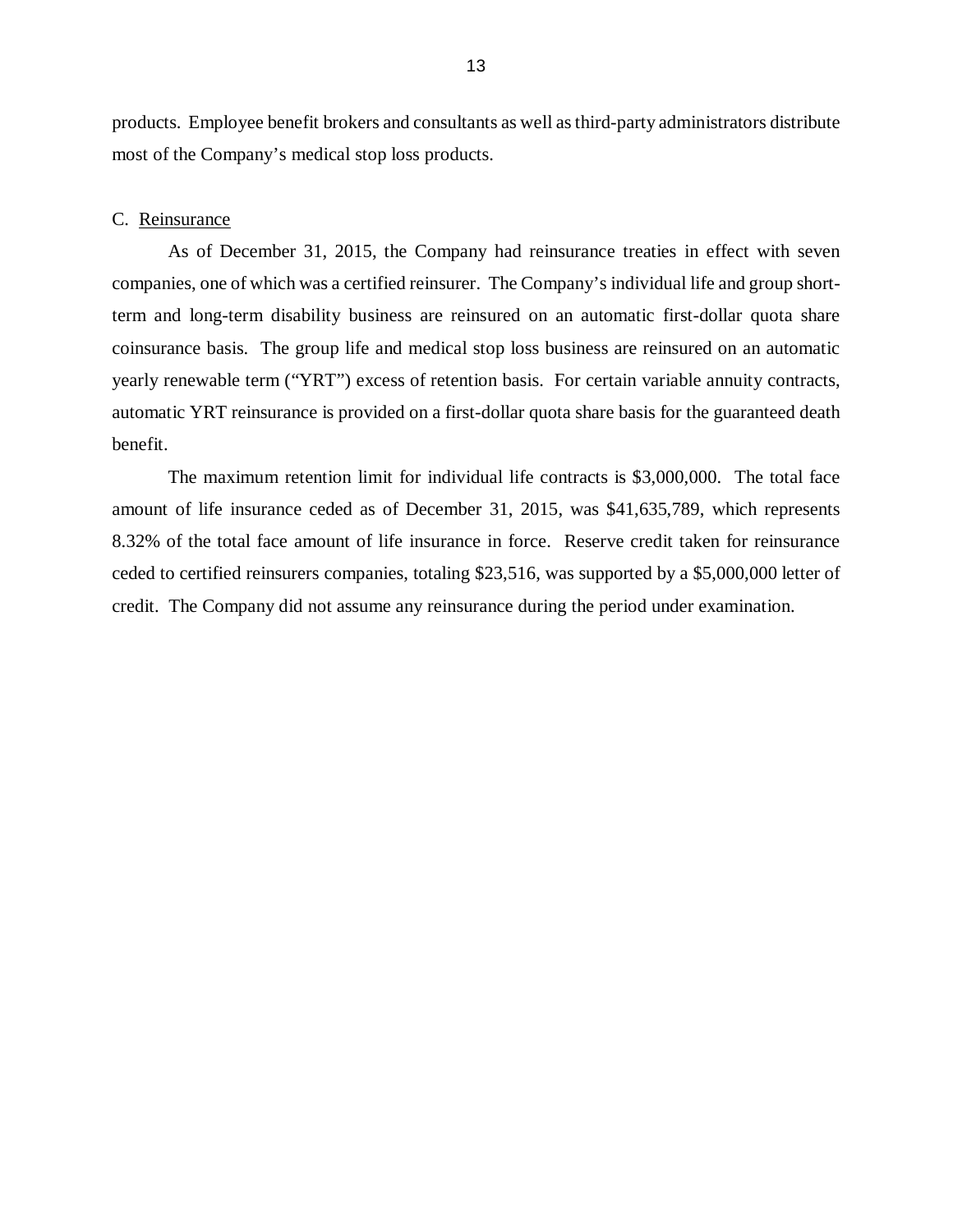#### 5. SIGNIFICANT OPERATING RESULTS

 Indicated below is significant information concerning the operations of the Company during the period under examination as extracted from its filed annual statements. Failure of items to add to the totals shown in any table in this report is due to rounding.

 under review: The following table indicates the Company's financial growth (decline) during the period

|                                                      | December 31,<br>2010 | December 31,<br>2015 | Increase<br>(Decrease)    |
|------------------------------------------------------|----------------------|----------------------|---------------------------|
| Admitted assets                                      | \$639,347,304        | \$1,260,995,925      | \$621,648,621             |
| Liabilities                                          | \$570,767,035        | \$1,147,308,900      | \$576,541,865             |
| Common capital stock                                 | \$<br>2,000,000      | \$<br>2,000,000      | $\mathcal{S}$<br>$\theta$ |
| Gross paid in and contributed surplus                | 60,000,000           | 60,000,000           | $\theta$                  |
| Deferred tax asset adjustment related to<br>SSAP#10R | 786,327              | $\theta$             | (786, 327)                |
| Unassigned funds (surplus)                           | 5,793,942            | 51,687,025           | 45,893,083                |
| Total capital and surplus                            | \$68,580,269         | \$113,687,025        | \$45,106,756              |
| Total liabilities, capital and surplus               | \$639,347,304        | \$1,260,995,925      | \$621,648,621             |

 were mainly comprised of bonds (88.5%) and mortgage loans (10.5%). The Company's invested assets as of December 31, 2015, exclusive of separate accounts,

 comprised of investment grade obligations. The majority (99%) of the Company's bond portfolio, as of December 31, 2015, was

 environment by investing in commercial mortgage loans that the Company originates. The Company is mitigating its investment yield challenges caused by the interest rate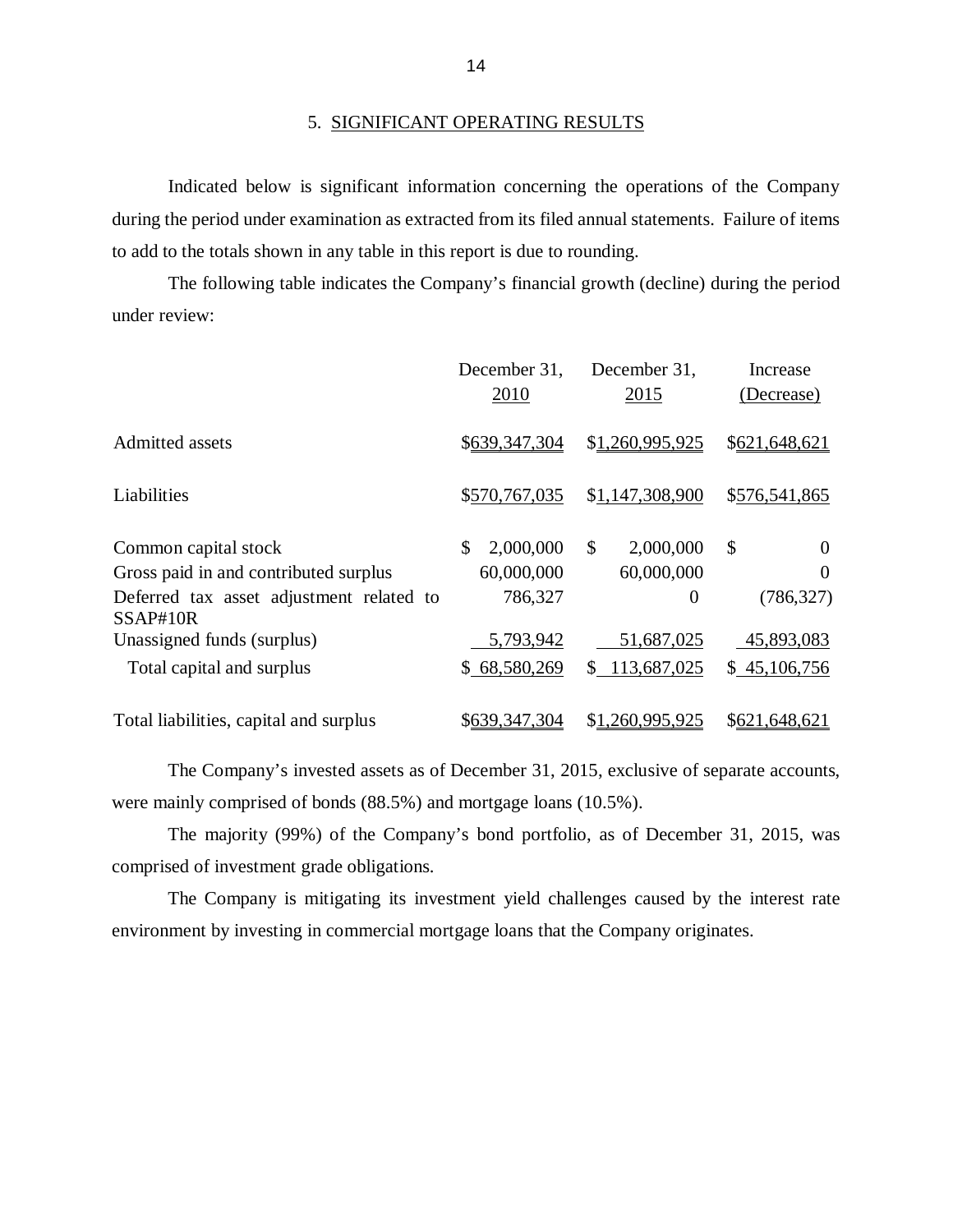issued and in force by type (in thousands of dollars): The following indicates, for each of the years listed below, the amount of life insurance

|      |               | Individual | Individual |          |            |                |           |          |
|------|---------------|------------|------------|----------|------------|----------------|-----------|----------|
|      | Whole Life    |            | Term       |          | Group Life |                |           |          |
|      |               |            |            |          | Issued $&$ |                |           |          |
| Year | <b>Issued</b> | In Force   | Issued     | In Force | Increases  |                |           | In Force |
|      |               |            |            |          |            |                |           |          |
| 2011 | \$15,803      | \$30,974   | \$2,960    | \$51,961 | \$         | $\Omega$       | \$        | $\Omega$ |
| 2012 | \$5,631       | \$35,186   | \$1,740    | \$50,094 | \$         | $\overline{0}$ | \$        | $\Omega$ |
| 2013 | \$1,110       | \$34,836   | \$4,130    | \$48,988 | \$193,099  |                | \$192,194 |          |
| 2014 | \$4,018       | \$36,775   | \$7,100    | \$52,326 | \$135,127  |                | \$333,303 |          |
| 2015 | \$3,186       | \$37,872   | \$9,950    | \$55,939 | \$46,318   |                | \$406,580 |          |
|      |               |            |            |          |            |                |           |          |

 due to the Company de-emphasizing sales of a single premium universal life product in 2012. The Company began expanding its group life insurance sales in 2013; however, the Company's sales of group life insurance decreased in subsequent years. The significant decrease in individual whole life insurance issued from 2011 to 2013 was

 carriers offering a more competitive term products. The Company addressed the decreased sales of its term products by increasing its brokerage general agent distribution channels during 2013 that led to increased sales of the products. The decrease in individual term life insurance issued in 2011 and 2012 was due to other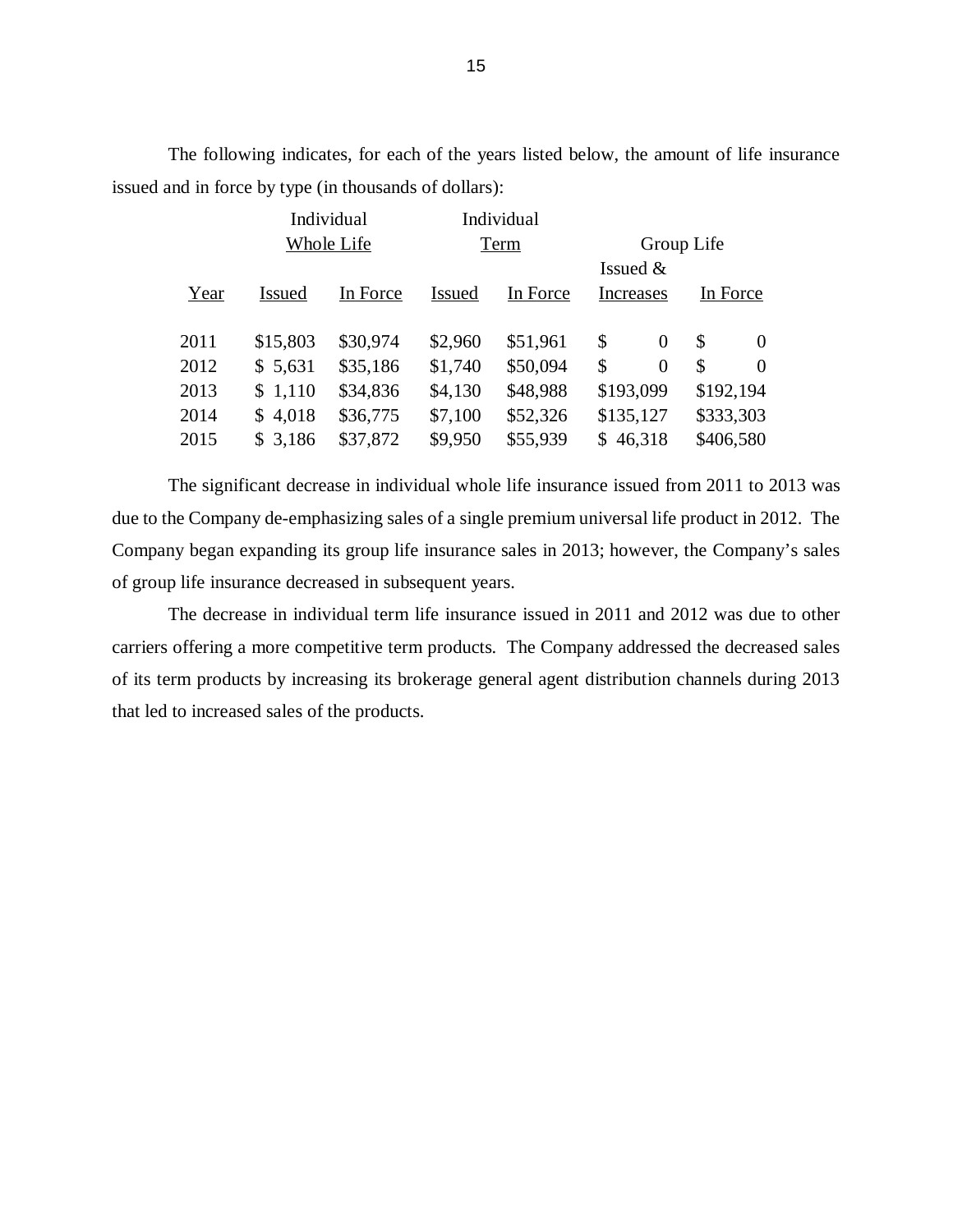statements for each of the years under review: The following has been extracted from the Exhibits of Annuities in the filed annual

|                                                                                                  | <b>Ordinary Annuities</b> |                         |                         |                           |                         |
|--------------------------------------------------------------------------------------------------|---------------------------|-------------------------|-------------------------|---------------------------|-------------------------|
|                                                                                                  | <u>2011</u>               | 2012                    | 2013                    | 2014                      | 2015                    |
| Outstanding, end of previous year<br>Issued during the year<br>Other net changes during the year | 6,771<br>1,594<br>(678)   | 7,687<br>1,228<br>(928) | 7,987<br>1,187<br>(802) | 8,372<br>2,019<br>(1,037) | 9,354<br>3,063<br>(949) |
| Outstanding, end of current year                                                                 | 7,687                     | 7,987                   | 8,372                   | 9,354                     | .468                    |

 The increase in ordinary annuities issued in 2014 and 2015 was due to the increased sales of annuities through banks.

 The following has been extracted from the Exhibits of Accident and Health Insurance in the filed annual statements for each of the years under review:

|                                                                                                  | Group                    |                              |                              |                             |                             |
|--------------------------------------------------------------------------------------------------|--------------------------|------------------------------|------------------------------|-----------------------------|-----------------------------|
|                                                                                                  | 2011                     | 2012                         | 2013                         | 2014                        | 2015                        |
| Outstanding, end of previous year<br>Issued during the year<br>Other net changes during the year | 40,267<br>5,389<br>7,376 | 53,032<br>2,436<br>(12, 349) | 43,119<br>5,494<br>(20, 302) | 28,311<br>10,727<br>(9,467) | 29,571<br>10,881<br>(4,036) |
| Outstanding, end of current year                                                                 | 53,032                   | 43,119                       | 28,311                       | 29,571                      | 36,416                      |

 The increase in contracts outstanding from 2011 to 2012 was due to the increase in members within the groups. The decrease in contracts outstanding in 2013 was a result of the termination of several group contracts.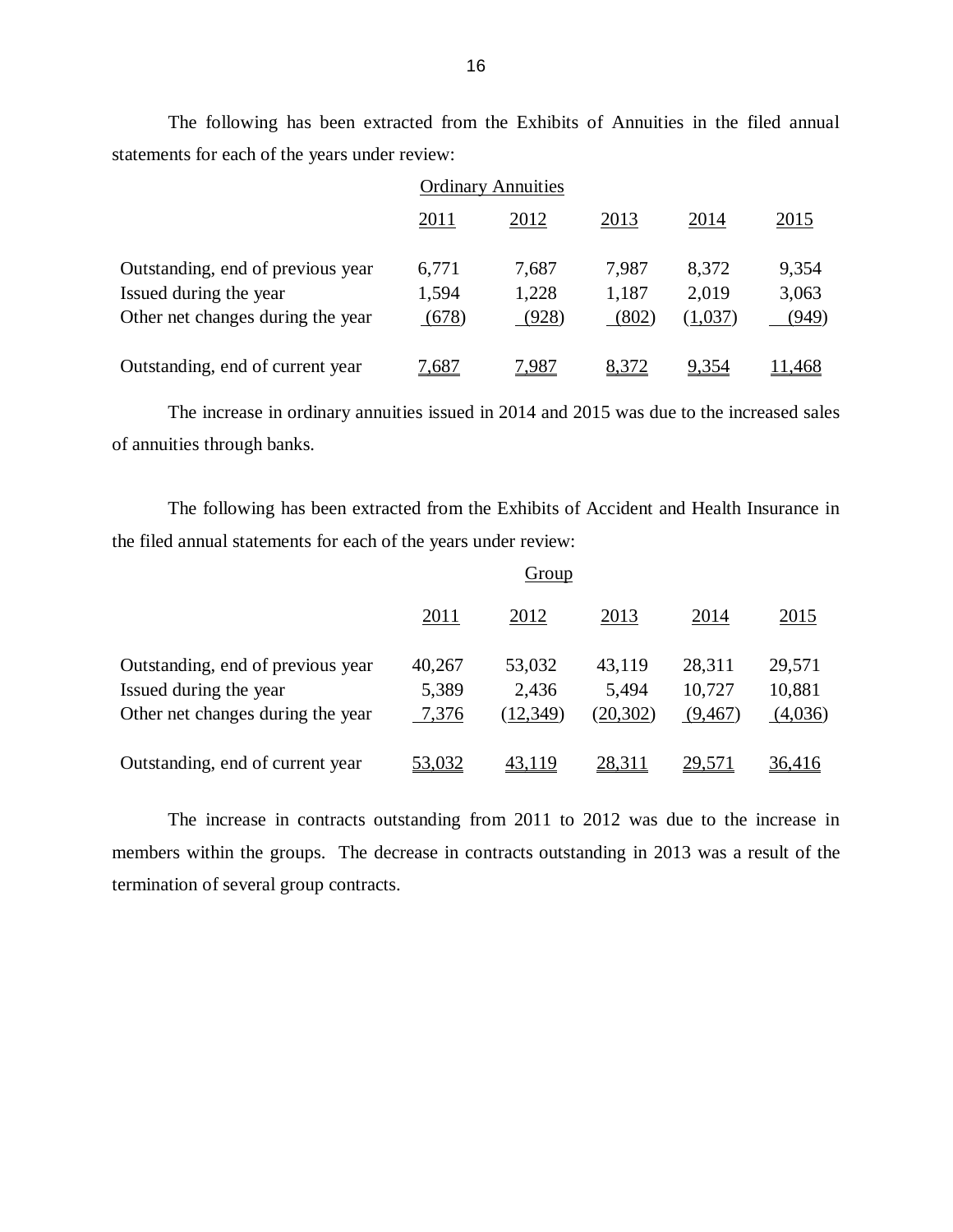taxes but before realized capital gains (losses) reported for each of the years under examination in the Company's filed annual statements: The following is the net gain (loss) from operations by line of business after federal income

|                           | 2011                 | 2012                 | 2013          | 2014                       | 2015                       |
|---------------------------|----------------------|----------------------|---------------|----------------------------|----------------------------|
| Ordinary:                 |                      |                      |               |                            |                            |
| Life insurance            | \$ (322, 561)        | \$<br>52,745         | \$<br>117,620 | \$(1,719,499)              | \$ (598,122)               |
| Individual annuities      | 5,544,480            | 9,344,550            | 10,689,441    | 9,691,415                  | 7,701,395                  |
| Total ordinary            | \$5,221,919          | \$9,397,295          | \$10,807,061  | \$7,971,916                | \$7,103,273                |
| Group:                    |                      |                      |               |                            |                            |
| Life                      | \$<br>$\overline{0}$ | \$<br>$\overline{0}$ | \$<br>61,601  | $\mathcal{S}$<br>(96, 393) | $\mathbb{S}$<br>(356, 808) |
| Annuities                 | 21,711               | 24,338               | 13,938        | 2,238                      | (15,983)                   |
| Total group               | \$<br>21,711         | \$<br>24,338         | \$<br>75,539  | \$<br>(94, 155)            | \$ (372,791)               |
| Group Accident and health | \$162,819            | \$3,233,379          | \$1,201,811   | \$1,500,503                | \$2,206,808                |
| Total                     | \$5,406,449          | \$12,655,012         | \$12,084,411  | 9,378,264<br>\$            | \$8,937,290                |

 The increase in income from ordinary life insurance in 2011 to 2013 was due to a decrease in commission expense and lower sales of single premium universal life, partially offset by an increase in death benefits incurred.

 The decrease in income from ordinary life insurance in 2014 and 2015 was due to an increase in the 2013 and 2014 cash flow testing reserves, decrease in investment income and an increase in commissions due to an increase in single premium universal life sales.

 The increase in income from individual annuities in 2011 to 2013 was due to higher spread income on a larger block of business and lower taxes, licenses, and fees. In 2012, the Company decreased its guaranty fund reserve and adjusted related tax offset asset resulting in a decrease in expenses, and in turn an increase in income. The majority of the individual annuity business the Company has been selling in New York generates a statutory loss in the first year. As a result, fluctuations in sales will drive fluctuations in earnings. From 2011 to 2012, there was a small decrease in deposits allowing the in-force profits to have more of an impact. In 2014 and 2015, significant increases in sales negatively impacted profits.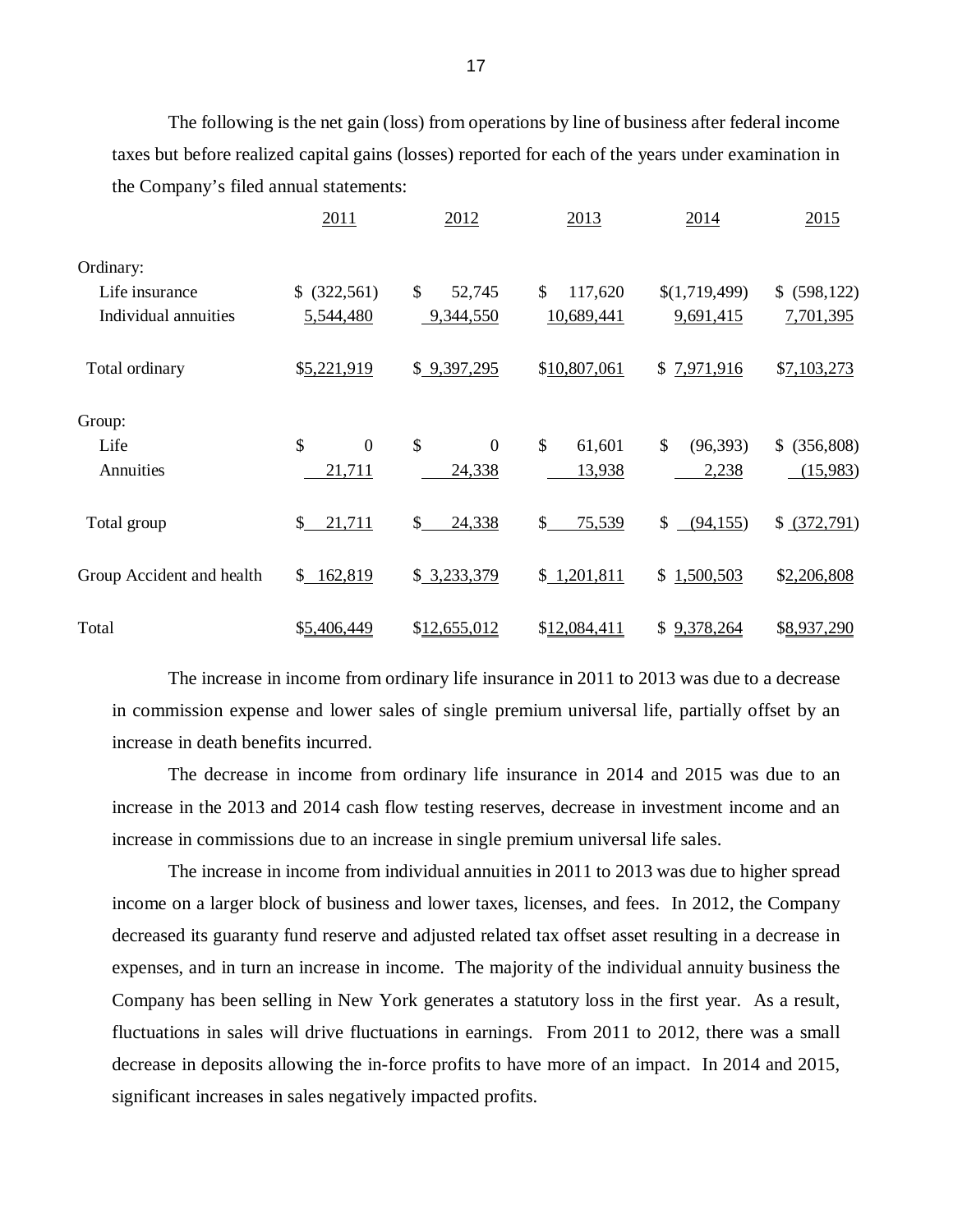The decrease in income from individual annuities in 2014 and 2015 was primarily due to an increase in commissions as a result of increasing sales in both years.

 The following ratios, applicable to the accident and health business of the Company, have been extracted from Schedule H for each of the indicated years:

|                      | 2011      | 2012                    | 2013   | 2014          | 2015      |
|----------------------|-----------|-------------------------|--------|---------------|-----------|
| Premiums earned      | 100.0%    | 100.0%                  | 100.0% | 100.0%        | 100.0%    |
| Incurred losses      | 88.5%     | 36.5%                   | 69.5%  | 49.7%         | 58.3%     |
| Commissions          | 7.1%      | 7.9%                    | 7.6%   | 7.9%          | 9.4%      |
| Expenses             | 9.5%      | 10.1%                   | 10.2%  | 19.9%         | 10.2%     |
| Underwriting results | $(5.2)\%$ | $\frac{45.6\%}{22.7\%}$ |        | <u>22.4</u> % | $-22.1\%$ |

 claims volume in this small block of business. The significant fluctuations in expenses and in the loss ratio are due to the volatility in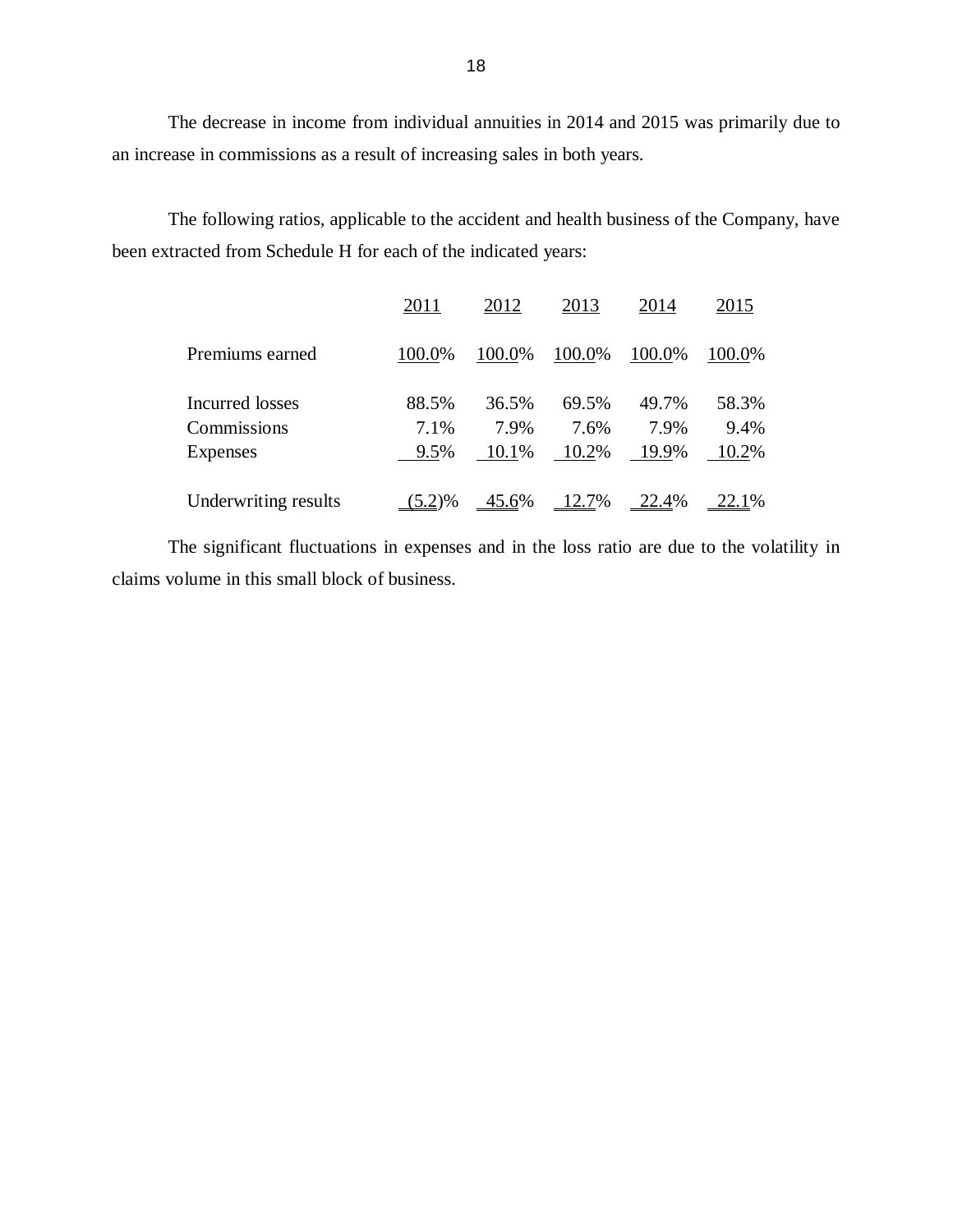#### 6. FINANCIAL STATEMENTS

 December 31, 2015, as contained in the Company's 2015 filed annual statement, a condensed summary of operations and a reconciliation of the capital and surplus account for each of the years under review. The examiner's review of a sample of transactions did not reveal any differences which materially affected the Company's financial condition as presented in its financial statements contained in the December 31, 2015 filed annual statement. The following statements show the assets, liabilities, capital and surplus as of

#### A. Independent Accountants

basis statements of financial position as of December 31<sup>st</sup> of each year in the examination period, and the related statutory-basis statements of operations, capital and surplus, and cash flows for the year then ended. The firm of EY was retained by the Company to audit the Company's combined statutory

 respects, the financial position of the Company at the respective audit dates. Balances reported in these audited financial statements were reconciled to the corresponding years' annual statements with no discrepancies noted. EY concluded that the statutory financial statements presented fairly, in all material

#### B. Net Admitted Assets

| <b>Bonds</b>                                                          | \$1,102,166,795 |
|-----------------------------------------------------------------------|-----------------|
| Mortgage loans on real estate:                                        |                 |
| First liens                                                           | 131,167,006     |
| Cash, cash equivalents and short term investments                     | 11,166,881      |
| Contract loans                                                        | 178,561         |
| Other invested assets                                                 | 81,843          |
| Receivable for securities                                             | 60,773          |
| Investment income due and accrued                                     | 10,652,347      |
| Premiums and considerations:                                          |                 |
| Uncollected premiums and agents' balances in the course of collection | 673,058         |
| Deferred premiums, agents' balances and installments booked but       |                 |
| deferred and not yet due                                              | 22,484          |
| Reinsurance:                                                          |                 |
| Amounts recoverable from reinsurers                                   | 9,472           |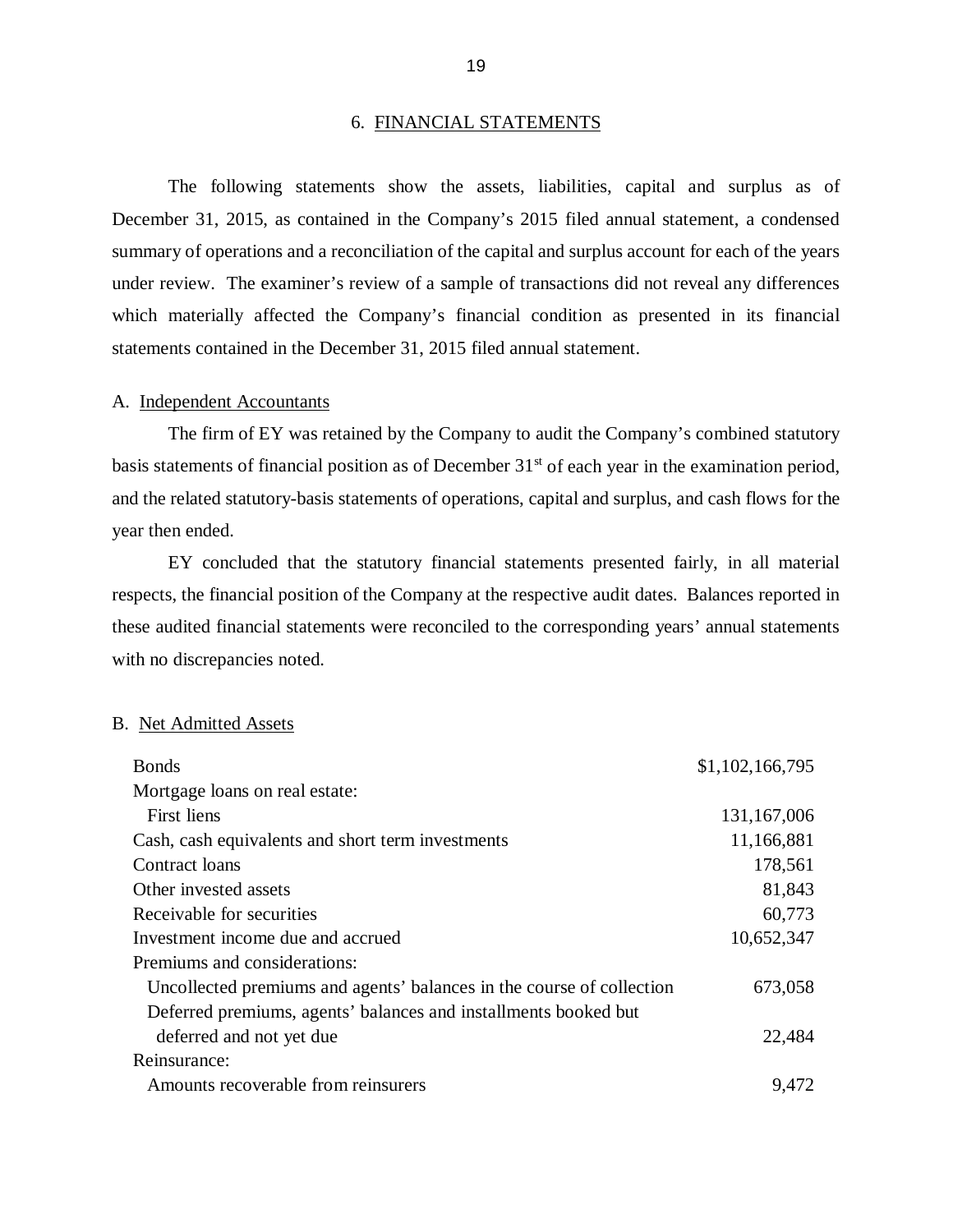<span id="page-22-0"></span>

| Other amounts receivable under reinsurance contracts                    | 62,214    |
|-------------------------------------------------------------------------|-----------|
| Amounts receivable relating to uninsured plans                          | 2,380     |
| Net deferred tax asset                                                  | 3,107,062 |
| Guaranty funds receivable or on deposit                                 | 1,413,470 |
| From separate accounts, segregated accounts and protected cell accounts | 231,579   |
|                                                                         |           |

Total admitted assets

# \$1,260,995,925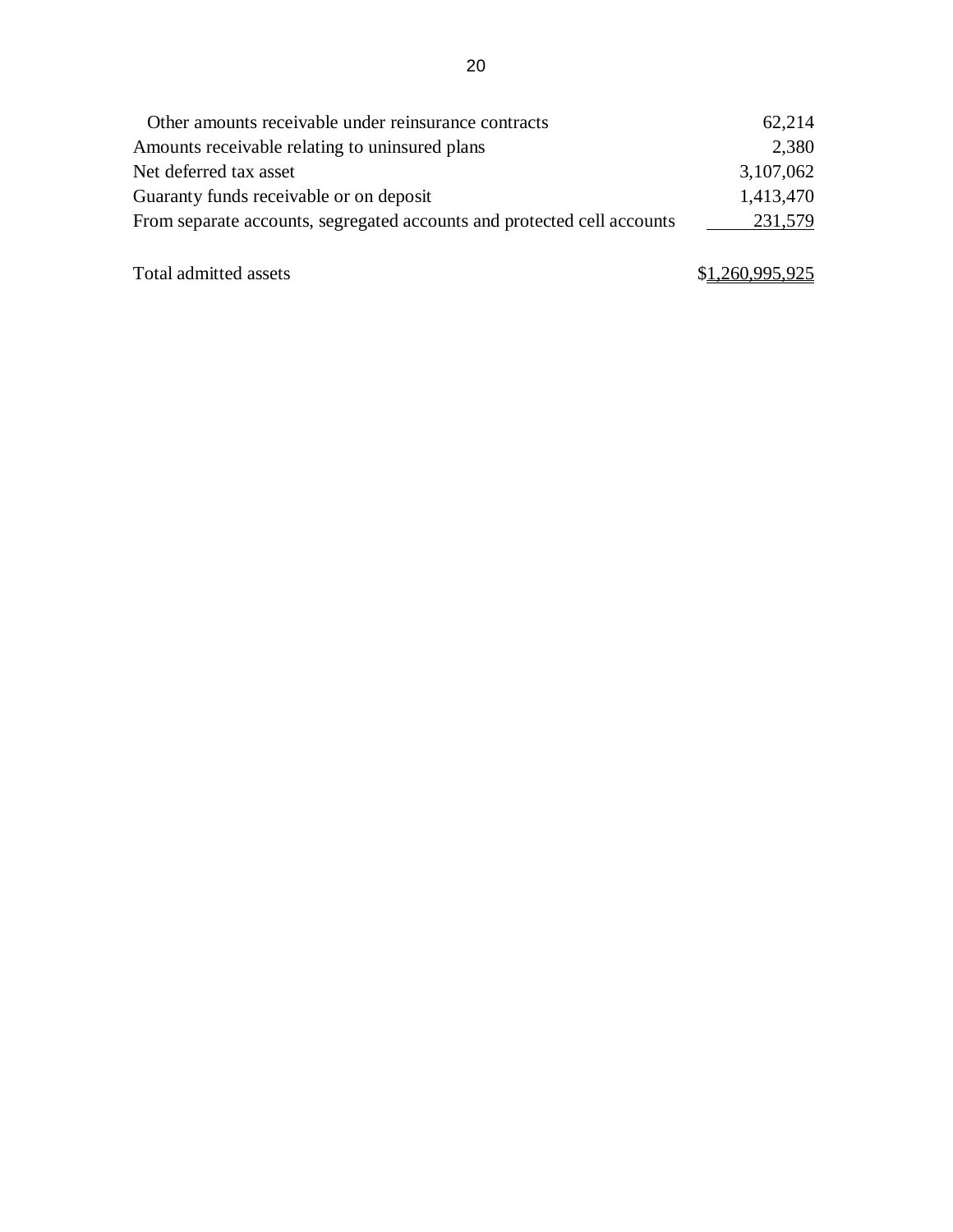#### C. Liabilities, Capital and Surplus

| Aggregate reserve for life policies and contracts                       | \$1,099,644,879   |
|-------------------------------------------------------------------------|-------------------|
| Aggregate reserve for accident and health contracts                     | 392,700           |
| Liability for deposit-type contracts                                    | 28,922,777        |
| Contract claims:                                                        |                   |
| Life                                                                    | 603,663           |
| Accident and health                                                     | 3,314,768         |
| Premiums and annuity considerations for life and accident and health    |                   |
| contracts received in advance                                           | 67,859            |
| Contract liabilities not included elsewhere:                            |                   |
| Provision for experience rating refunds                                 | 35,936            |
| Commissions to agents due or accrued                                    | 287,031           |
| General expenses due or accrued                                         | 48,885            |
| Taxes, licenses and fees due or accrued, excluding federal income taxes | 1,184,430         |
| Current federal and foreign income taxes                                | 397,448           |
| Unearned investment income                                              | 177               |
| Amounts withheld or retained by company as agent or trustee             | 946,149           |
| Remittances and items not allocated                                     | 4,401,611         |
| Miscellaneous liabilities:                                              |                   |
| Asset valuation reserve                                                 | 6,372,582         |
| Payable to parent, subsidiaries and affiliates                          | 440,401           |
| Liability for limited partnership investments                           | 12,716            |
| Accrued interest on policy claims                                       | 3,309             |
| From Separate Accounts statement                                        | 231,579           |
|                                                                         |                   |
| <b>Total liabilities</b>                                                | \$1,147,308,900   |
|                                                                         |                   |
| Common capital stock                                                    | \$<br>2,000,000   |
| Gross paid in and contributed surplus                                   | 60,000,000        |
| Unassigned funds (surplus)                                              | 51,687,025        |
| Surplus                                                                 | 111,687,025       |
| Total capital and surplus                                               | 113,687,025<br>\$ |
|                                                                         |                   |
| Total liabilities, capital and surplus                                  | \$1,260,995,925   |
|                                                                         |                   |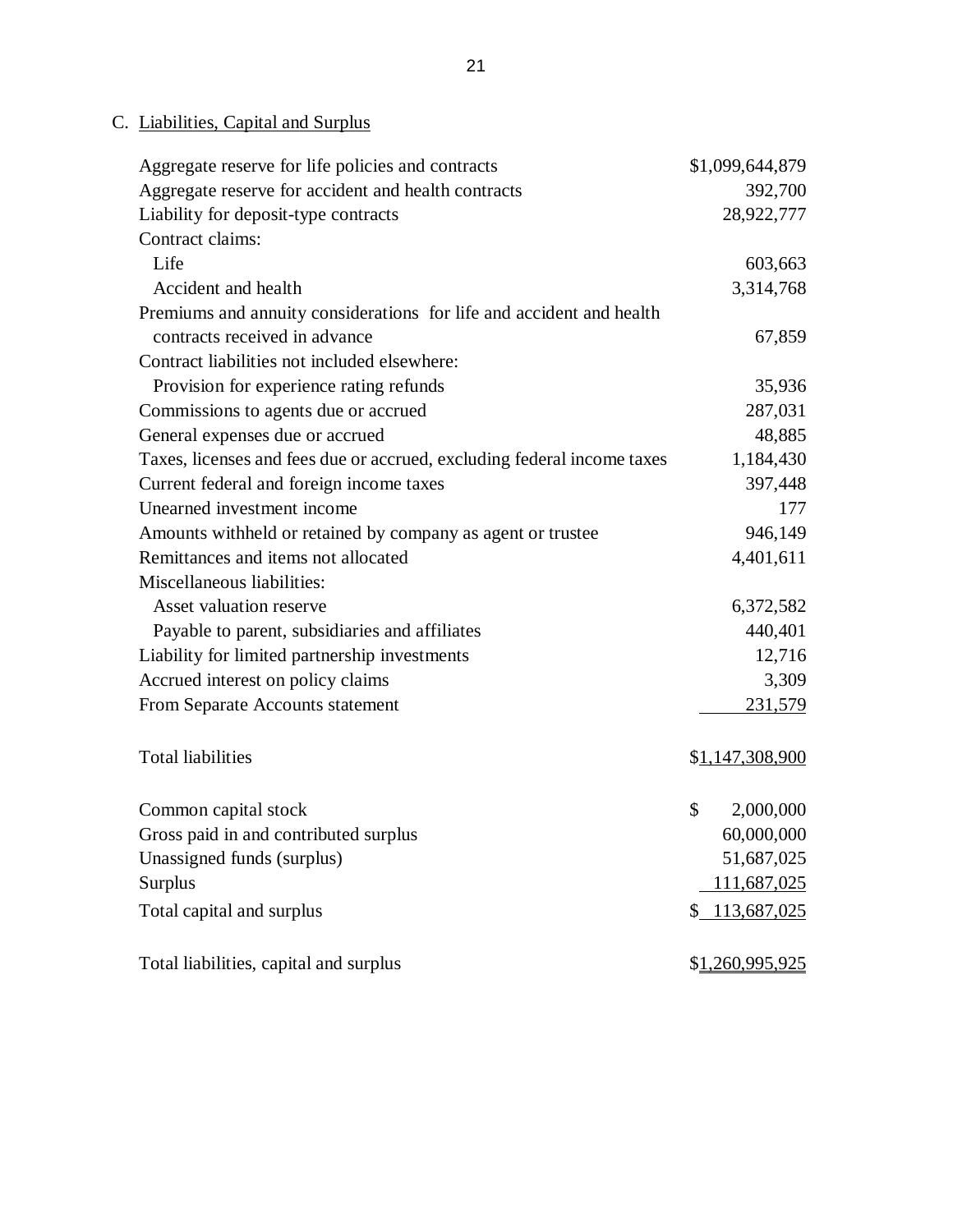#### D. Condensed Summary of Operations

|                                                    | 2011            | 2012          | 2013          | 2014                      | 2015            |
|----------------------------------------------------|-----------------|---------------|---------------|---------------------------|-----------------|
| Premiums and considerations                        | \$121,949,272   | \$110,809,227 | \$154,550,528 | \$217,958,389             | \$386,515,823   |
| Investment income                                  | 34,262,642      | 35,467,424    | 37,157,807    | 38,128,114                | 42,215,300      |
| Commissions and reserve adjustments on reinsurance |                 |               |               |                           |                 |
| ceded                                              | 20,031          | 16,277        | 26,277        | 72,694                    | 86,168          |
| Miscellaneous income                               | 382,244         | 752,074       | 609,971       | 384,653                   | 635,692         |
| Total income                                       | \$156,614,189   | \$147,045,002 | \$192,344,583 | \$256,543,850             | \$429,452,983   |
| Benefit payments                                   | \$87,920,384    | \$112,542,797 | \$86,373,013  | \$104,198,343             | \$101,352,815   |
| Increase in reserves                               | 50,038,144      | 7,876,017     | 77,653,685    | 122,506,018               | 290,929,384     |
| Commissions                                        | 5,377,786       | 4,709,123     | 5,655,756     | 8,259,814                 | 12,818,221      |
| General expenses and taxes                         | 5,857,506       | 3,655,288     | 4,774,032     | 6,249,043                 | 7,552,252       |
| Increase in loading on deferred and uncollected    |                 |               |               |                           |                 |
| premiums                                           | (2,792)         | 861           | 786           | 1,514                     | (421)           |
| Net transfers to (from) Separate Accounts          | 6,347           | 3,585         | 11,158        | 13,393                    | (24,072)        |
| <b>Total deductions</b>                            | \$149,197,375   | \$128,787,671 | \$174,468,430 | \$241,228,125             | \$412,628,179   |
| Net gain (loss)                                    | 7,416,814<br>\$ | \$18,257,331  | \$17,876,153  | \$15,315,725              | \$16,824,804    |
| Federal and foreign income taxes incurred          | 2,010,365       | 5,602,319     | 5,791,743     | 5,937,461                 | 7,887,514       |
| Net gain (loss) from operations                    |                 |               |               |                           |                 |
| before net realized capital gains                  | 5,406,449<br>\$ | \$12,655,012  | \$12,084,410  | 9,378,264<br>\$           | \$<br>8,937,290 |
| Net realized capital gains (losses)                | (252,970)       | (113,955)     | (206,316)     | (308, 984)                | (725, 192)      |
| Net income                                         | \$ 5,153,479    | \$12,541,058  | \$11,878,094  | $\mathbb{S}$<br>9,069,280 | 8,212,098<br>\$ |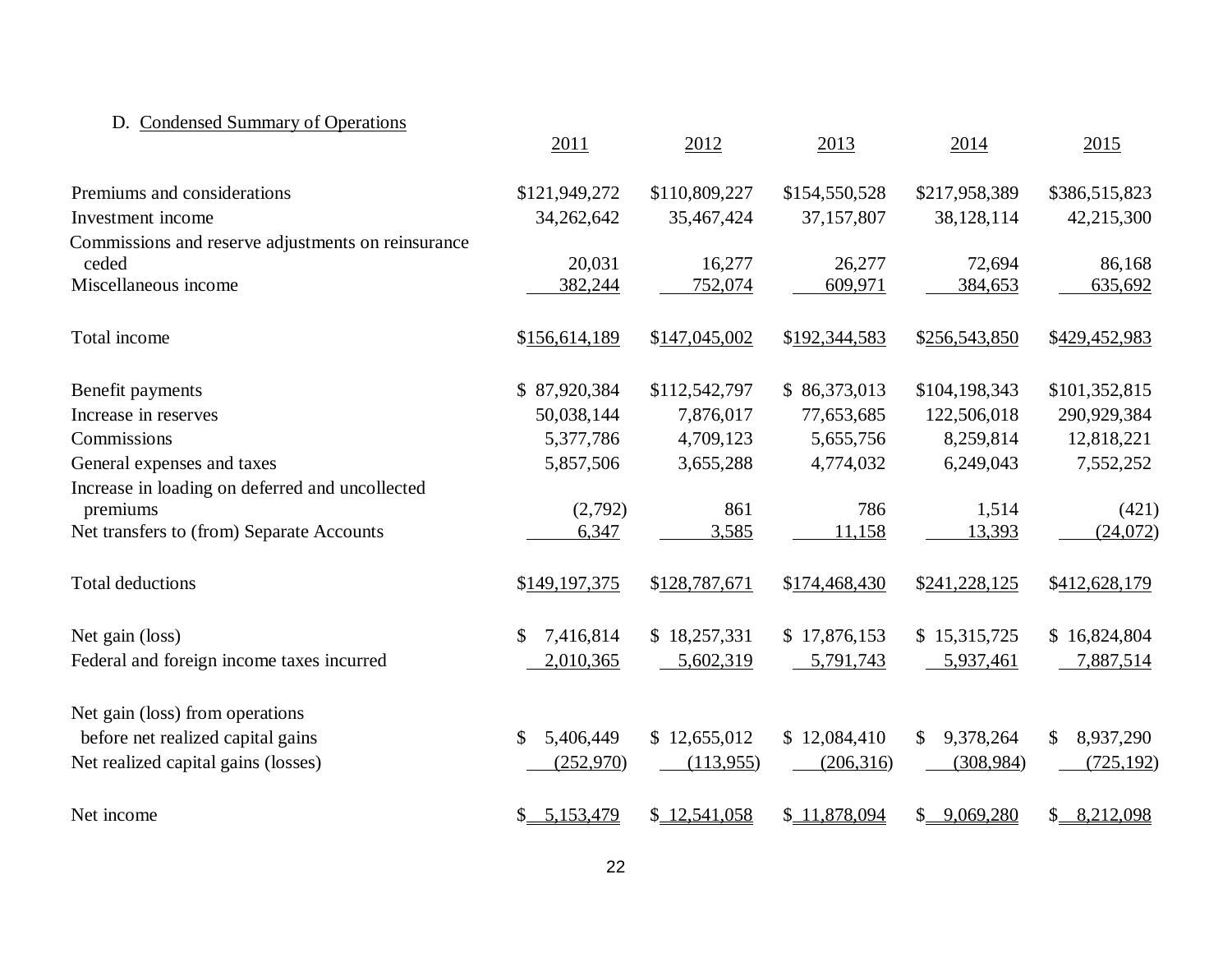### E. Capital and Surplus Account

|                                                   | 2011         | 2012         | 2013         | 2014            | 2015            |
|---------------------------------------------------|--------------|--------------|--------------|-----------------|-----------------|
| Capital and surplus, December 31, prior year      | \$68,580,269 | \$74,567,605 | \$85,924,373 | \$96,709,550    | \$106,054,655   |
| Net income                                        | \$5,153,479  | \$12,541,058 | \$11,878,094 | 9,069,280<br>S. | 8,212,098<br>S. |
| Change in net deferred income tax                 | (205,759)    | (566, 846)   | (131,573)    | 946,084         | 1,444,618       |
| Change in non-admitted assets and related items   | 667,342      | (99, 438)    | (56, 554)    | 40,803          | (682, 593)      |
| Change in asset valuation reserve                 | (800, 716)   | (518,006)    | (904,790)    | (711,062)       | (1,341,752)     |
| Deferred tax asset adjustment related to SSAP#10R | 45,453       | $\theta$     | $\theta$     | $\theta$        | $\theta$        |
| Commission liability correction, net of tax       | 1,127,537    |              |              |                 | $\theta$        |
| Net change in capital and surplus for the year    | 5,987,336    | 11,356,768   | 10,785,177   | 9,345,105       | 7,632,371       |
| Capital and surplus, December 31, current year    | \$74,567,605 | \$85,924,373 | \$96,709,550 | \$106,054,655   | \$113,687,025   |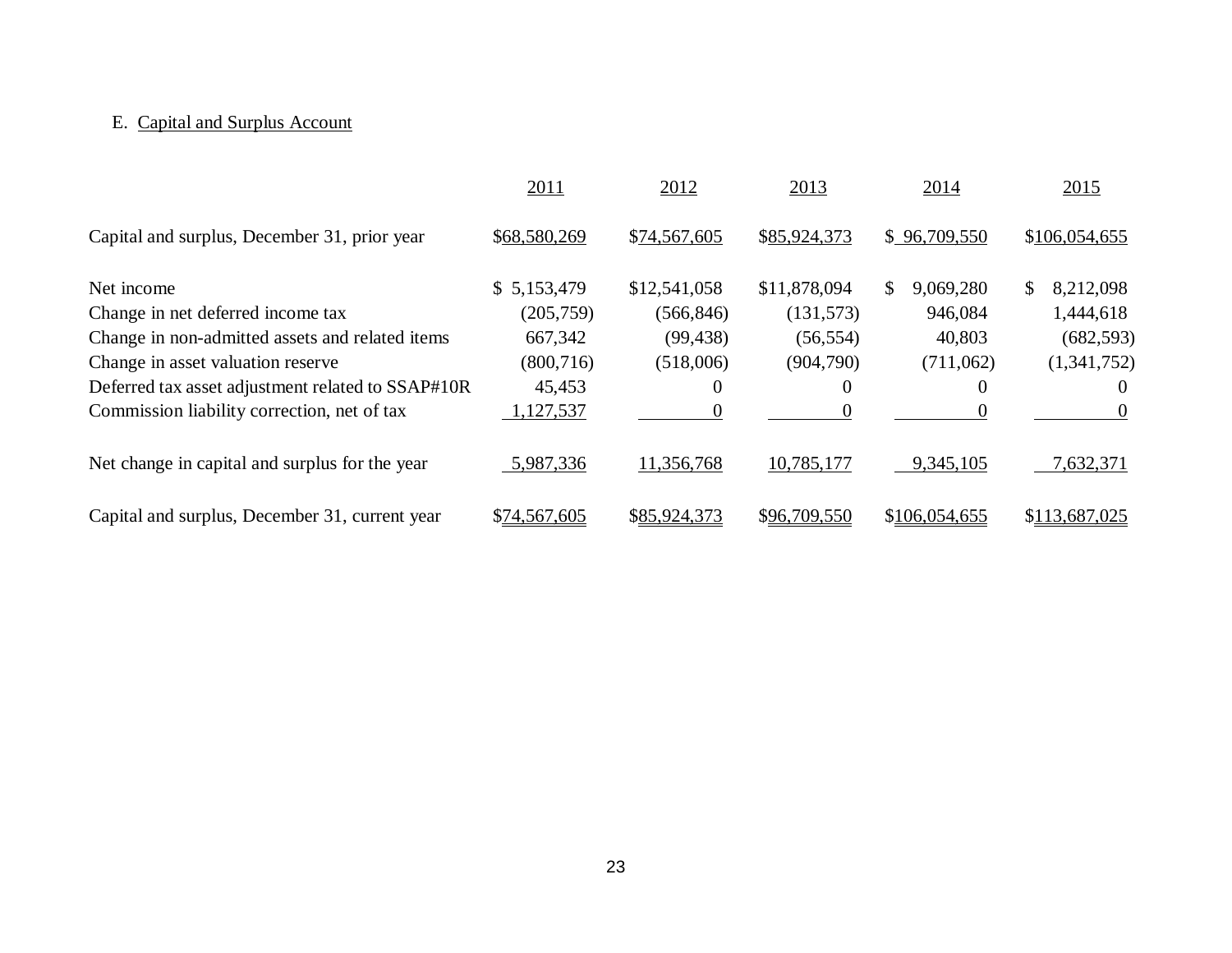#### <span id="page-26-0"></span>F. **Actuarial Statement of Self-Support**

Section 4228(h) of the New York Insurance Law states, in part:

 "No Company shall offer for sale any life insurance policy form or annuity contract form covered by this section or any debit life insurance policy form which shall not appear to be self-supporting on reasonable assumptions as to interest, mortality, persistency, taxes, agents' and brokers' survival and expenses resulting from the sale of the policy or contract form. For all such forms offered for sale in this state, and for all forms filed for use outside this state by domestic life insurance companies, a statement that the requirements of this subsection have been met, signed by an actuary who is a member in good standing of the American Academy of Actuaries and meets the requirements prescribed by the superintendent by regulation shall be submitted with each such life insurance policy or annuity contract form filed pursuant to paragraph one or six of subsection (b) of section three thousand two hundred one of this chapter. A demonstration supporting each such statement, signed by an actuary meeting such qualifications, shall be retained in the company's home office, while such form is being offered in this state and for a period of six years thereafter and be available for inspection. . . ."

 The examiner conducted a review of the pricing adequacy for various products subject to Section 4228(h) of the New York Insurance Law. This review included an examination of the required actuarial statements of self-support and the supporting demonstrations. The examiner requested statements and corresponding demonstrations for the Company's policy forms subject to Section 4228(h) of the New York Insurance Law. For one policy form, with 662 policies issued, no signed and dated demonstration of self-support could be located. During the course of the examination, the Company was able to demonstrate that the product was self-supporting at the time it was first offered for sale in New York.

 The Company violated Section 4228(h) of the New York Insurance Law by failing to demonstrate that pricing was performed prior to the date the statement of self-support was signed. In response to the Department's concerns, the Company agreed that all future demonstrations will be signed, dated and finalized prior to the date of the statement of self-support. The Company also agreed that such demonstrations will be well organized, containing detailed narrative descriptions of the methodologies and material assumptions used such that another actuary can make a reasonable assessment of the analyses performed.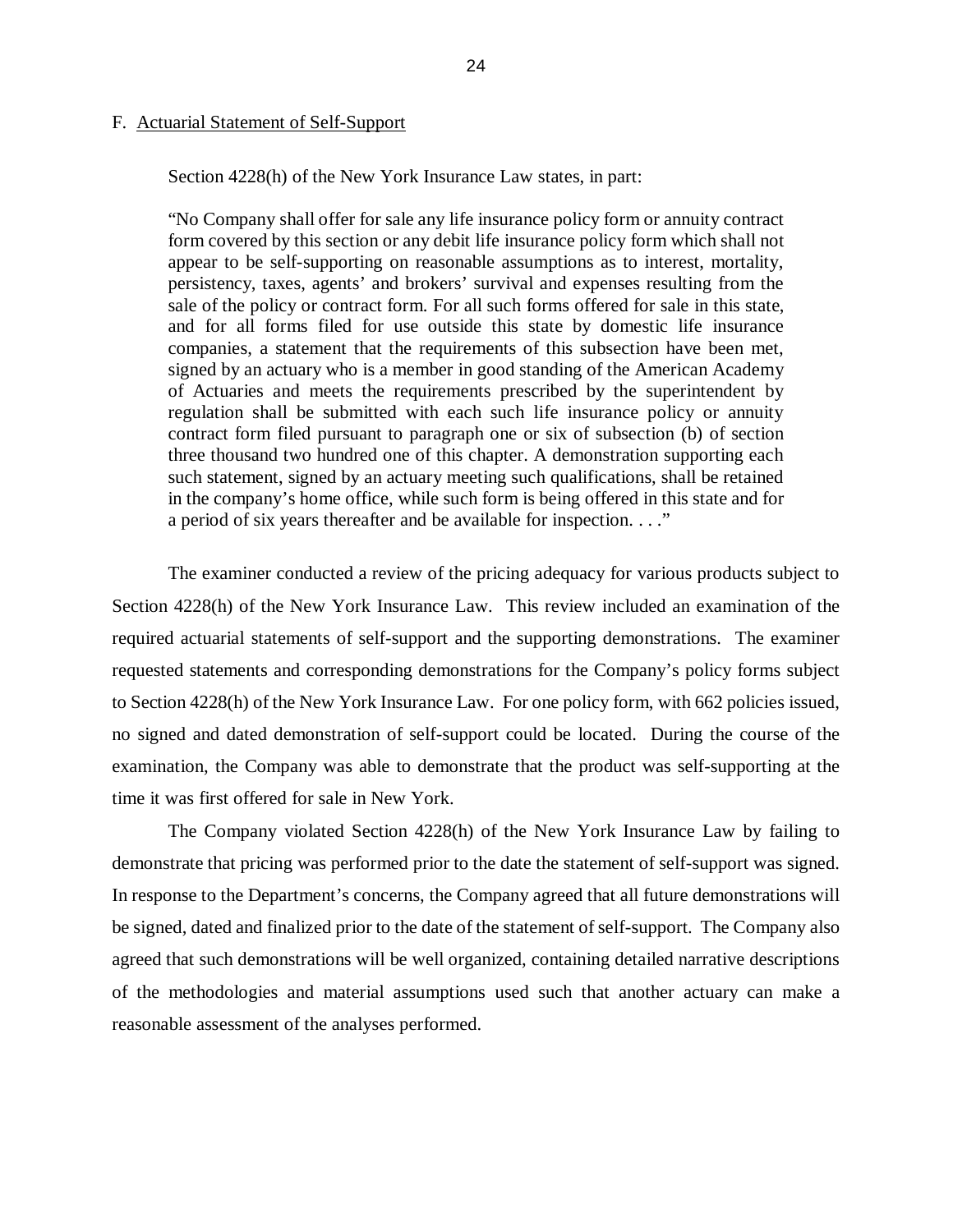#### 7. SUBSEQUENT EVENTS

<span id="page-27-0"></span> SL acquired SFC in accordance with a merger agreement dated August 11, 2015. Effective February 1, 2016, the acquisition was completed and SFC became a wholly owned subsidiary of SL. The Company is a wholly owned subsidiary of SLIC, which is wholly owned by SFC.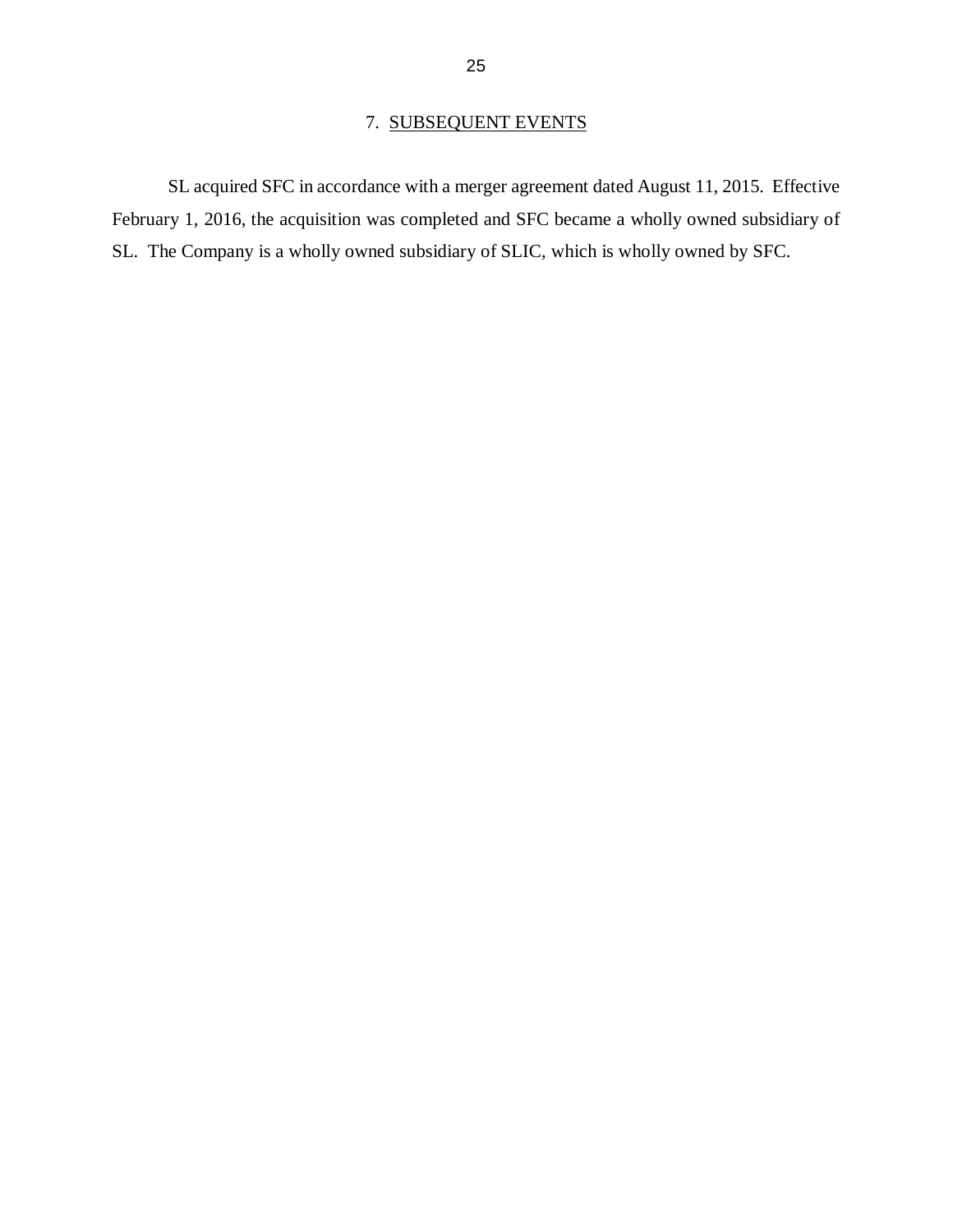Respectfully submitted,

u. nivemb

Jan M. Moenck, CFE Examiner-In-Charge Risk & Regulatory Consulting, LLC

#### STATE OF NEW YORK  $\mathcal{E}$  $)$ SS: COUNTY OF NEW YORK  $\lambda$

Jan M. Moenck, being duly sworn, deposes and says that the foregoing report, subscribed by her, is true to the best of her knowledge and belief.

Jan Moenck

Subscribed and sworn to before me

5th day of January, 2018 this

ADEMOLA OLUWO<br>Notary Public State Of New York<br>No. 010L6062914<br>Qualified In Kings County<br>My Commission Expires is Aug. 20, 20